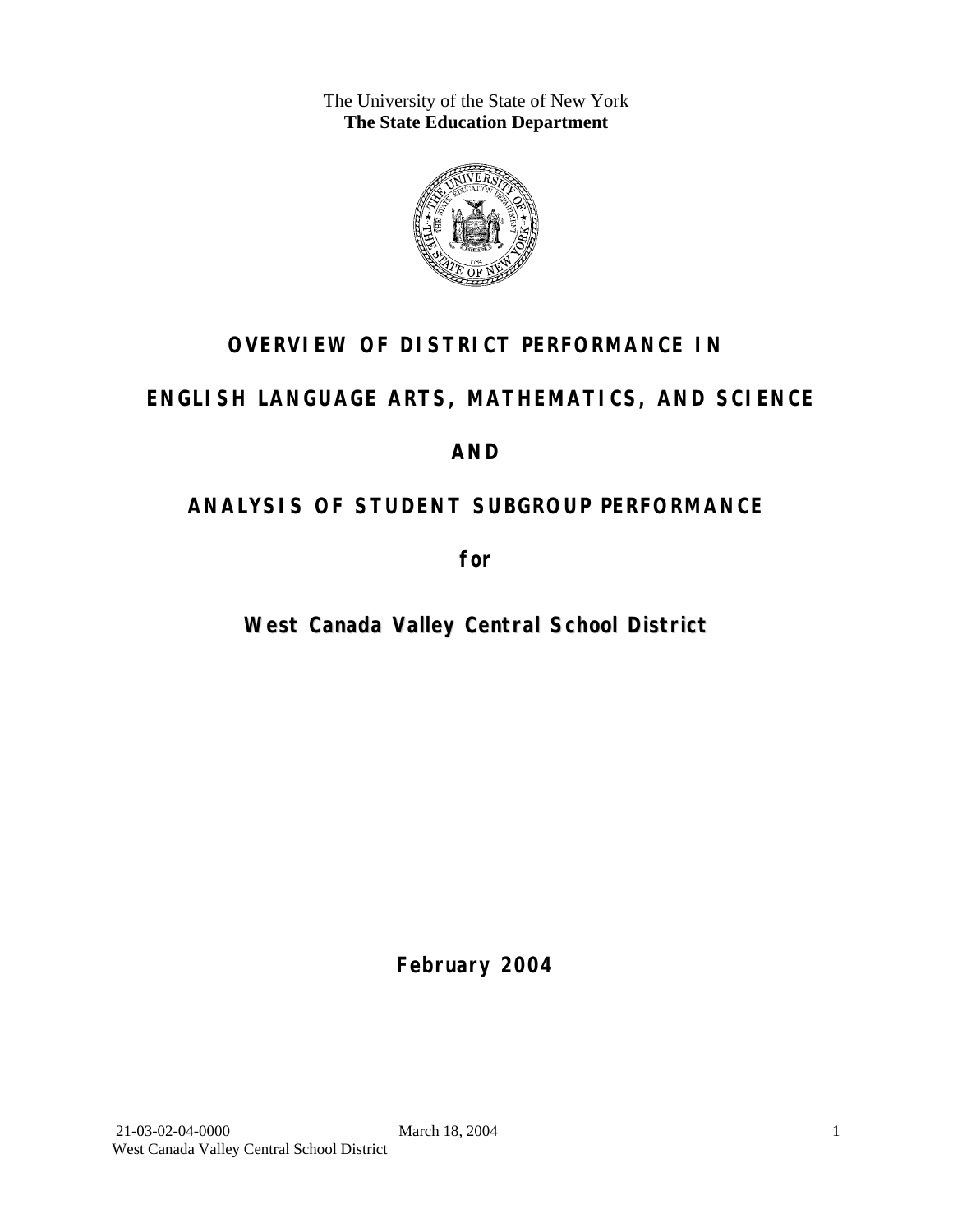### **THE UNIVERSITY OF THE STATE OF NEW YORK**

### **Regents of The University**

| Tonawanda             |
|-----------------------|
| <b>Hollis</b>         |
| Staten Island         |
| New Rochelle          |
| Peru                  |
| Huntington            |
| <b>North Syracuse</b> |
| New York              |
| <b>Belle Harbor</b>   |
| <b>Buffalo</b>        |
| Hartsdale             |
| Albany                |
| <b>Bronx</b>          |
| New York              |
| <b>Binghamton</b>     |
| Rochester             |

#### **President of The University and Commissioner of Education**

RICHARD P. MILLS

**Deputy Commissioner for Elementary, Middle, Secondary and Continuing Education**  JAMES A. KADAMUS

#### **Coordinator, School Operations and Management Services**

CHARLES SZUBERLA

#### **Coordinator, Information and Reporting Services**

MARTHA P. MUSSER

The State Education Department does not discriminate on the basis of age, color, religion, creed, disability, marital status, veteran status, national origin, race, gender, genetic predisposition or carrier status, or sexual orientation in its educational programs, services and activities. Portions of this publication can be made available in a variety of formats, including braille, large print or audio tape, upon request. Inquiries concerning this policy of nondiscrimination should be directed to the Department's Office for Diversity, Ethics, and Access, Room 530, Education Building, Albany, NY 12234. **Requests for additional copies of this publication may be made by contacting the Publications Sales Desk, Room 309, Education Building, Albany, NY 12234.** 

Please address all correspondence about this report that is not related to data corrections to:

*School Report Card Coordinator Information and Reporting Services Team New York State Education Department Room 863 EBA 89 Washington Avenue Albany, NY 12234*  E-mail: *RPTCARD@mail.nysed.gov*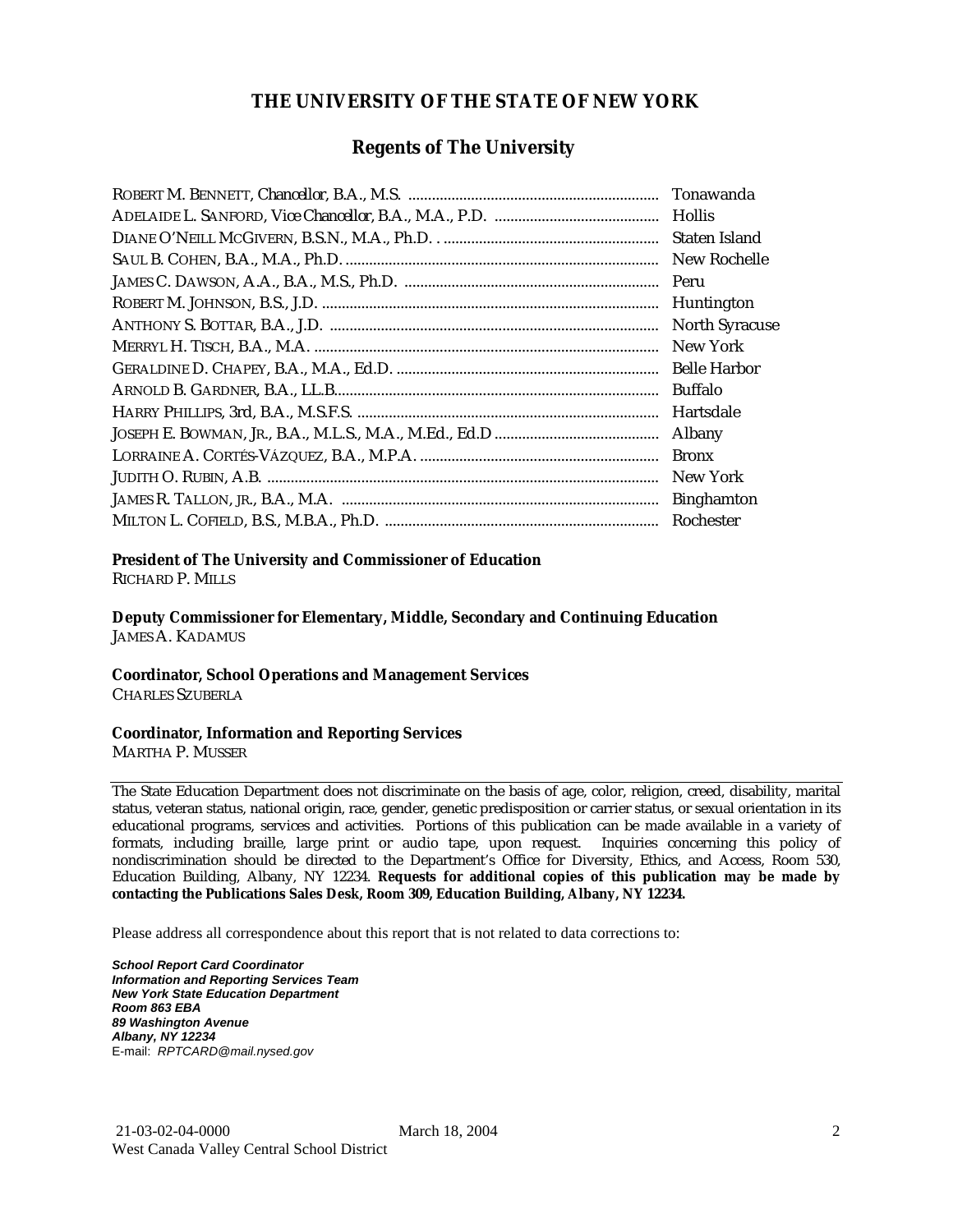The *New York State District Report Card* is an important part of the Board of Regents effort to raise learning standards for all students. It provides information to the public on student performance and other measures of district performance. Knowledge gained from the district report card on a district's strengths and weaknesses can be used to improve instruction and services to students.

The *New York State District Report Card* consists of three parts: the *Overview of District Performance in English Language Arts, Mathematics, and Science and Analysis of Student Subgroup Performance,* the *Comprehensive Information Report,* and the *District Accountability Report*. The *Overview and Analysis* presents performance data on measures required by the federal No Child Left Behind Act: English, mathematics, science, and graduation rate. Performance data on other State assessments can be found in the *Comprehensive Information Report*. The *District Accountability Report* provides information as to whether a district is making adequate progress toward enabling all students to achieve proficiency in English and mathematics.

State assessments are designed to help ensure that all students reach high learning standards. They show whether students are getting the foundation knowledge they need to succeed at the elementary, middle, and commencement levels and beyond. The State requires that students who are not making appropriate progress toward the standards receive academic intervention services.

In the *Overview*, performance on the elementary- and middle-level assessments in English language arts and mathematics and on the middle-level science test is reported in terms of mean scores and the percentage of students scoring at each of the four levels. These levels indicate performance on the standards from seriously deficient to advanced proficiency. Performance on the elementary-level science test is reported in terms of mean scores and the percentage of students making appropriate progress. Regents examination scores are reported in four score ranges. Scores of 65 to 100 are passing; scores of 55 to 64 earn credit toward a local diploma (with the approval of the local board of education). Though each elementary- and middle-level assessment is administered to students in a specific grade, secondary-level assessments are taken by students when they complete the coursework for the core curriculum. Therefore, the performance of students at the secondary level is measured for a student cohort rather than a group of students at a particular grade level. Students are grouped in cohorts according to the year in which they first entered grade 9.

The assessment data in the *Overview and Analysis* are for all tested students in the district, including general-education students and students with disabilities. In the *Overview*, each district's performance is compared with that of all public schools statewide. In the *Analysis*, performance is disaggregated by race/ethnicity, disability status, gender, LEP status, income level, and migrant status.

Explanations of terms referred to or symbols used in this part of the district report card may be found in the glossary on the last page. Further information on the district report card may be found in the guide, *Understanding Your School Report Card: February 2004*, available on the Information and Reporting Services Web site at www.emsc.nysed.gov/irts.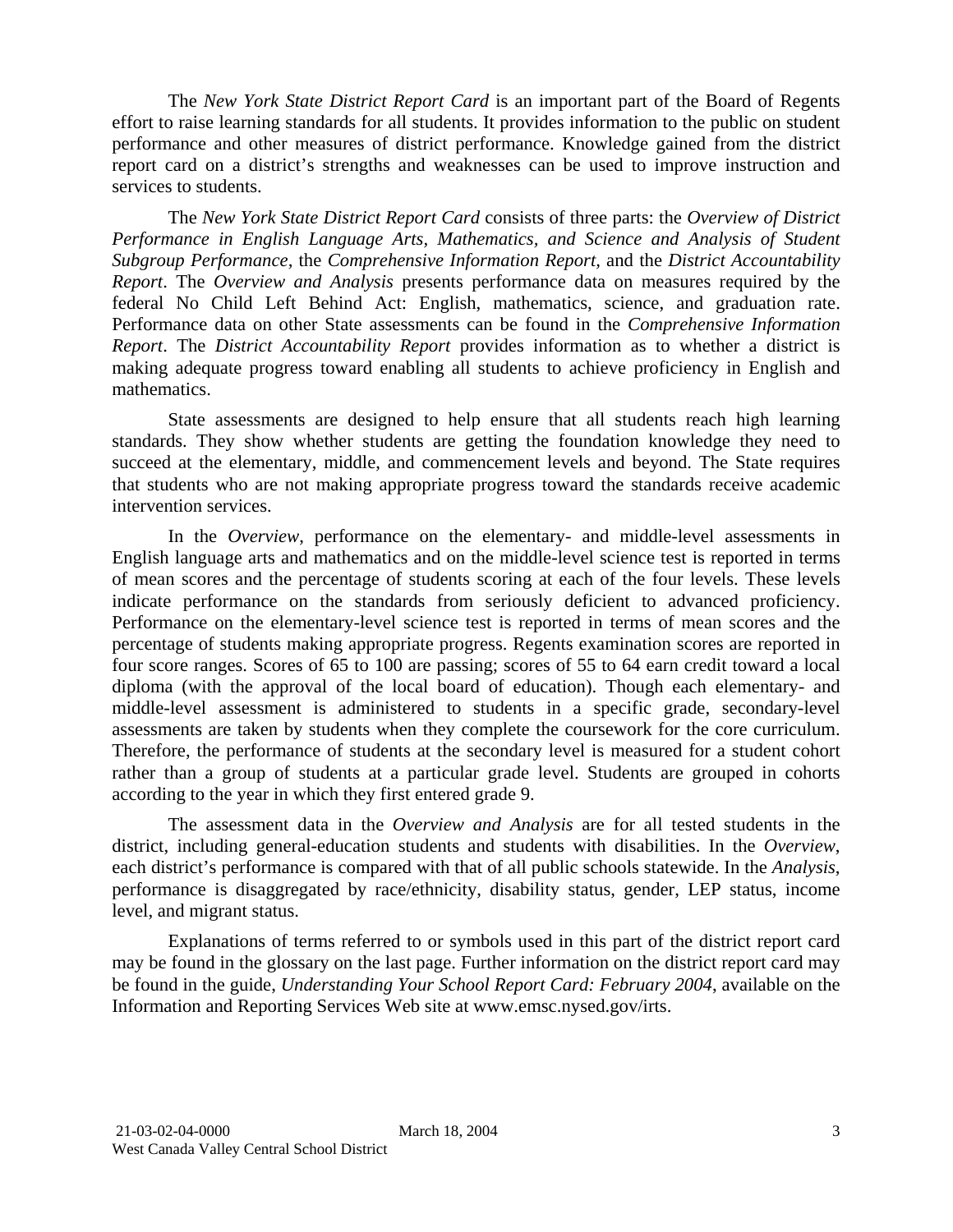# **Overview of District Performance in English Language Arts, Mathematics, and Science**

### **District Profile**

| Superintendent:<br>Mark Vivacqua |             | Phone: | (315)845-6800             |
|----------------------------------|-------------|--------|---------------------------|
| <b>Organization</b>              | Grade Range |        | <b>Student Enrollment</b> |
| $2002 - 03$                      | <b>NA</b>   |        | 924                       |

| 2001–02 District-wide Total Expenditure per Pupil      | \$10,402 |
|--------------------------------------------------------|----------|
| 2001-02 NYS Public Schools Total Expenditure per Pupil | \$12,265 |

### **2002–03 Percentage of Core Classes Taught by Highly Qualified Teachers\***

| <b>Number of Core</b><br><b>Classes</b> | <b>Percent Taught</b><br>by Highly<br>Qualified<br><b>Teachers</b> |
|-----------------------------------------|--------------------------------------------------------------------|
| 173                                     | 93%                                                                |
| . .<br>--<br>---                        |                                                                    |

\*For the 2002-03 school year, SED is reporting that teachers of core classes are highly qualified if they are certified to teach those classes. However, No Child Left Behind (NCLB) imposes requirements beyond certification for some teachers to be considered highly qualified. In future years, when New York State uses the NCLB criteria for reporting, certified teachers must fulfill all NCLB requirements to be counted as highly qualified.

### **2002–03 Percentage of Teachers with No Valid Teaching Certificate\***

| Number of<br><b>Teachers</b> | <b>Percent with No</b><br><b>Valid Teaching</b><br><b>Certificate</b> |
|------------------------------|-----------------------------------------------------------------------|
| 76.                          | 1%                                                                    |

\*This count includes teachers with temporary licenses who do not have a valid permanent, provisional, or transitional teaching certificate.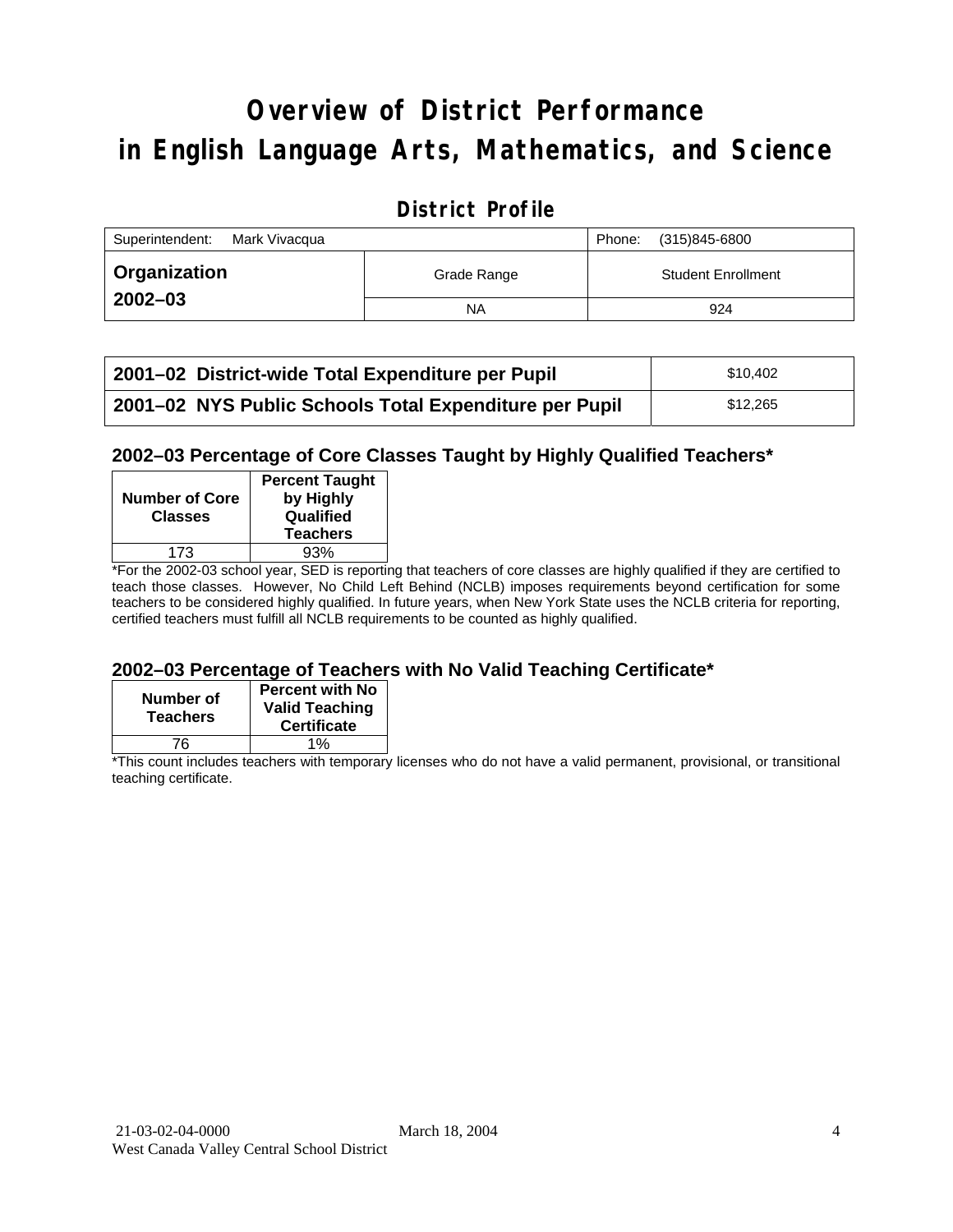English Language Arts



| <b>Counts of Students Tested</b>              |                    |                    |                    |                    |              |                   |
|-----------------------------------------------|--------------------|--------------------|--------------------|--------------------|--------------|-------------------|
| <b>Performance at</b><br><b>This District</b> | Level 1<br>455-602 | Level 2<br>603-644 | Level 3<br>645-691 | Level 4<br>692-800 | <b>Total</b> | <b>Mean Score</b> |
| Jan-Feb 2001                                  |                    |                    | 44                 | 18                 | 80           | 663               |
| Jan-Feb 2002                                  |                    |                    | 47                 |                    | 74           | 666               |
| Feb 2003                                      |                    | 14                 | 25                 | 16                 | 56           | 669               |

|         | Elementary-Level English Language Arts Levels — Listening, Reading, and Writing Standards                 |  |  |  |  |  |
|---------|-----------------------------------------------------------------------------------------------------------|--|--|--|--|--|
| Level 4 | These students exceed the standards and are moving toward high performance on the Regents examination.    |  |  |  |  |  |
| Level 3 | These students meet the standards and, with continued steady growth, should pass the Regents examination. |  |  |  |  |  |
| Level 2 | These students <b>need extra help</b> to meet the standards and pass the Regents examination.             |  |  |  |  |  |
| Level 1 | These students have serious academic deficiencies.                                                        |  |  |  |  |  |

**Performance of Limited English Proficient Students Taking the New York State English as a Second Language Achievement Test (NYSESLAT) as the Measure of English Language Arts Achievement**

| Grade 4 | <b>Number</b><br>Tested | Level 1 | Level 2 | Level 3 | Level 4 |
|---------|-------------------------|---------|---------|---------|---------|
| 2003    |                         |         |         |         |         |

**Performance of Students with Severe Disabilities on the New York State Alternate Assessment (NYSAA) in English** 

| <b>Elementary Level</b> | <b>Number</b><br>Tested | AA-Level | AA-Level 2 | AA-Level 3 | AA-Level 4 |
|-------------------------|-------------------------|----------|------------|------------|------------|
| $2002 - 03$             |                         |          |            |            |            |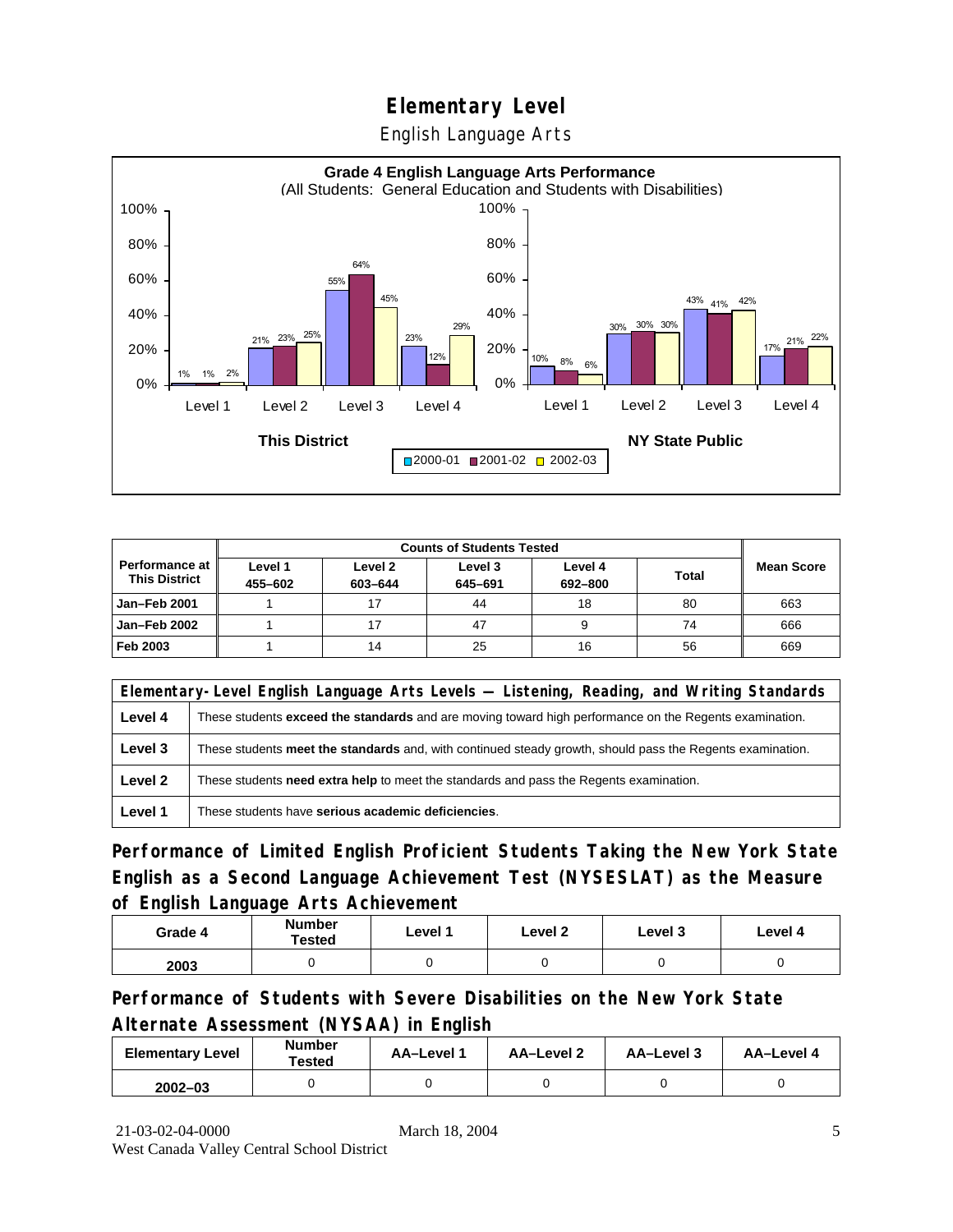### Mathematics



| <b>Counts of Students Tested</b>       |                    |                    |                    |                    |              |                   |
|----------------------------------------|--------------------|--------------------|--------------------|--------------------|--------------|-------------------|
| Performance at<br><b>This District</b> | Level 1<br>448-601 | Level 2<br>602-636 | Level 3<br>637-677 | Level 4<br>678-810 | <b>Total</b> | <b>Mean Score</b> |
| <b>May 2001</b>                        |                    | 12                 | 52                 | 16                 | 80           | 661               |
| May 2002                               |                    |                    | 44                 | 18                 | 75           | 657               |
| May 2003                               |                    |                    | 28                 | 24                 | 56           | 674               |

| Elementary-Level Mathematics Levels - |                                                                                                               |  |  |  |
|---------------------------------------|---------------------------------------------------------------------------------------------------------------|--|--|--|
|                                       | Knowledge, Reasoning, and Problem-Solving Standards                                                           |  |  |  |
| Level 4                               | These students <b>exceed the standards</b> and are moving toward high performance on the Regents examination. |  |  |  |
| Level 3                               | These students meet the standards and, with continued steady growth, should pass the Regents examination.     |  |  |  |
| Level 2                               | These students need extra help to meet the standards and pass the Regents examination.                        |  |  |  |
| Level 1                               | These students have serious academic deficiencies.                                                            |  |  |  |

## **Performance of Students with Severe Disabilities on the New York State Alternate Assessment (NYSAA) in Mathematics**

| <b>Elementary Level</b> | <b>Number</b><br>Tested | AA-Level 1 | AA-Level 2 | AA-Level 3 | AA-Level 4 |
|-------------------------|-------------------------|------------|------------|------------|------------|
| $2002 - 03$             |                         |            |            |            |            |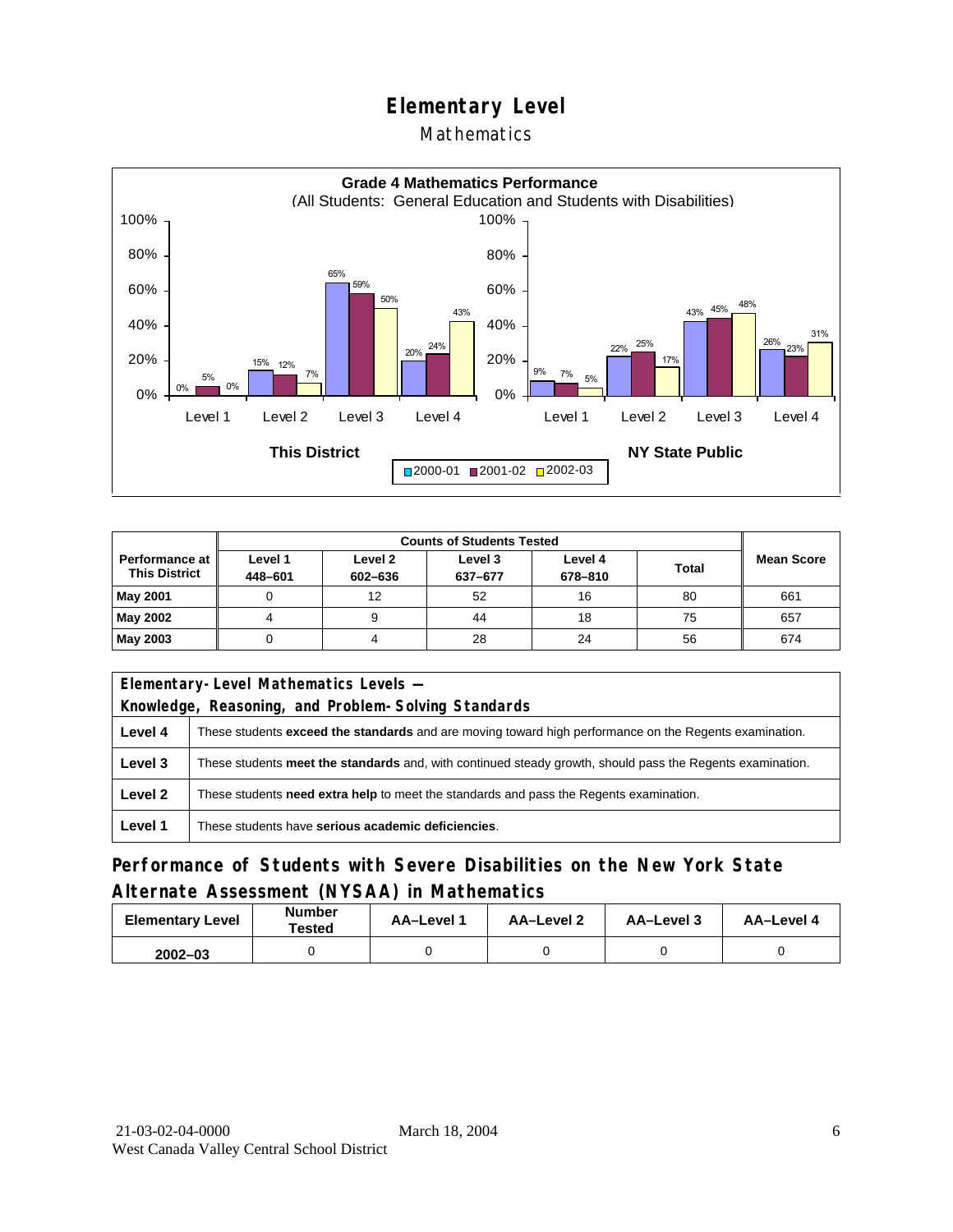Science Multiple-Choice



**All Students** 

|          |    | Number Tested   Number Above SDL   Mean Score |    |  |  |  |
|----------|----|-----------------------------------------------|----|--|--|--|
| May 2001 |    |                                               | 37 |  |  |  |
| May 2002 | 75 |                                               | 37 |  |  |  |
| May 2003 |    | 53                                            | 38 |  |  |  |

| Grade 4 Science - Knowledge, Reasoning, and Problem-Solving Standards |                                                                                                                                                                                                                                          |  |  |  |  |
|-----------------------------------------------------------------------|------------------------------------------------------------------------------------------------------------------------------------------------------------------------------------------------------------------------------------------|--|--|--|--|
| <b>Multiple-Choice</b><br><b>Test Component</b>                       | This component contains 45 multiple-choice questions based upon the New York State Elementary<br>Science Syllabus and referenced to the New York State Learning Standards for Mathematics, Science<br>and Technology (Elementary Level). |  |  |  |  |
| <b>State Designated</b><br>Level (SDL)                                | Students who correctly answer fewer than 30 of the 45 questions of the multiple-choice test component<br>must receive academic intervention services in the following term of instruction.                                               |  |  |  |  |
| <b>Mean Scores</b>                                                    | For the multiple-choice test component, the mean score is the average number of correct answers for<br>students tested. If all tested students answered all questions correctly, this score would be 45.                                 |  |  |  |  |

# **Elementary Level**

#### Science Performance Test

The elementary-level science test is composed of two sections, the multiple-choice section (described above) and the performance test. The performance test is not used to determine the need for academic intervention services or for accountability purposes because not all students are administered the same three tasks.

| <b>All Students</b>                  |    |    |  |  |  |  |  |
|--------------------------------------|----|----|--|--|--|--|--|
| <b>Number Tested</b><br>Mean Score I |    |    |  |  |  |  |  |
| <b>May 2001</b>                      | 80 | 40 |  |  |  |  |  |
| May 2002                             | 74 | 42 |  |  |  |  |  |
| <b>May 2003</b>                      | 42 |    |  |  |  |  |  |

### **Performance of Students with Severe Disabilities on the New York State Alternate Assessment (NYSAA) in Science**

| <b>Elementary Level</b> | <b>Number</b><br>Tested | AA-Level | AA-Level 2 | AA-Level 3 | AA-Level 4 |
|-------------------------|-------------------------|----------|------------|------------|------------|
| $2002 - 03$             |                         |          |            |            |            |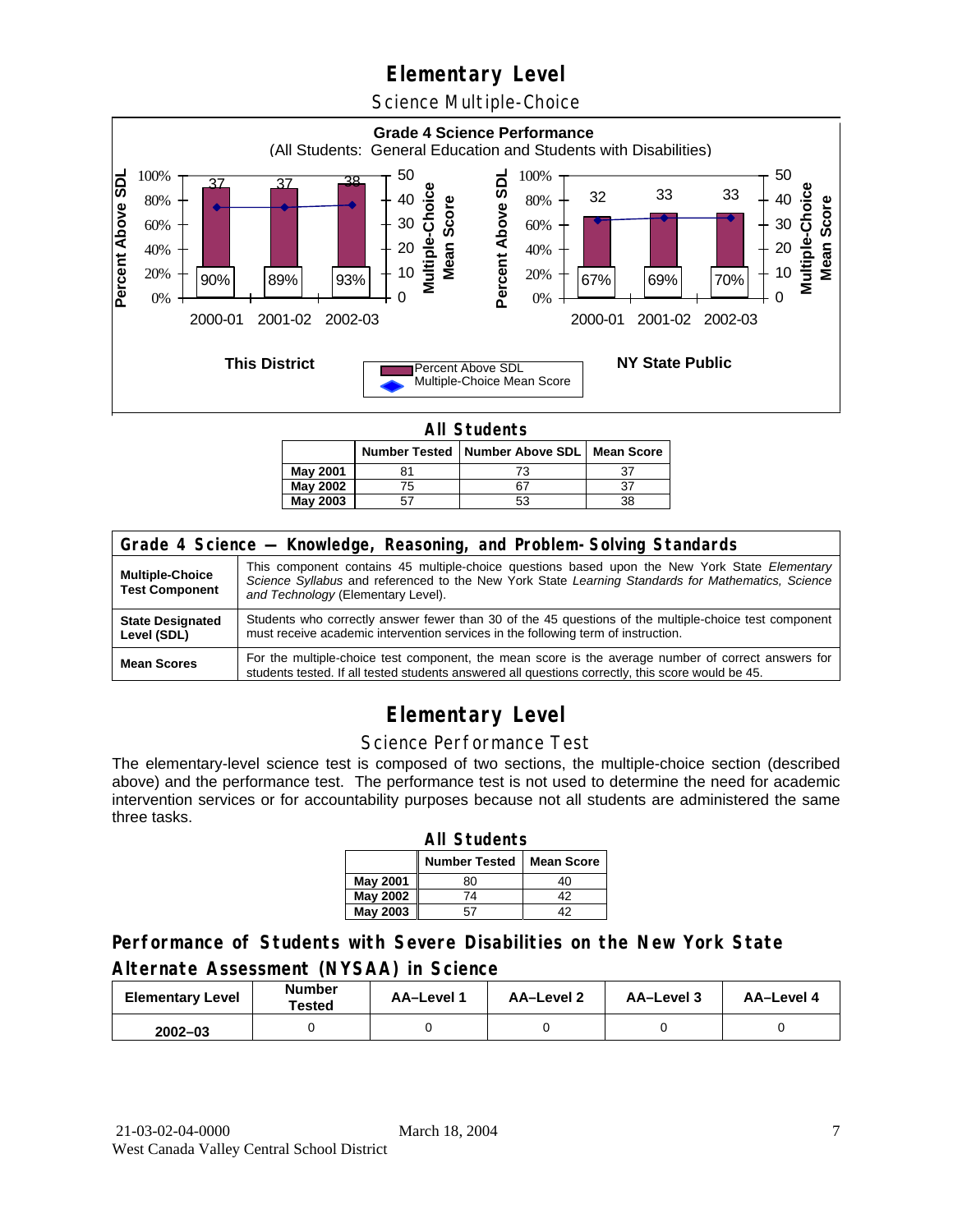English Language Arts



|                                        |                    | <b>Counts of Students Tested</b> |                    |                    |       |                   |  |  |
|----------------------------------------|--------------------|----------------------------------|--------------------|--------------------|-------|-------------------|--|--|
| Performance at<br><b>This District</b> | Level 1<br>527-661 | Level 2<br>662-700               | Level 3<br>701-738 | Level 4<br>739-830 | Total | <b>Mean Score</b> |  |  |
| <b>May 2001</b>                        | 0                  | 35                               | 40                 | 3                  | 78    | 704               |  |  |
|                                        | Level 1<br>527-659 | Level 2<br>660-698               | Level 3<br>699-737 | Level 3<br>738-830 | Total |                   |  |  |
| <b>March 2002</b>                      |                    | 38                               | 33                 | 4                  | 76    | 698               |  |  |
|                                        | Level 1<br>527-657 | Level 2<br>658-696               | Level 3<br>697-736 | Level 4<br>737-830 | Total |                   |  |  |
| January 2003                           | 9                  | 41                               | 27                 | 3                  | 80    | 689               |  |  |

|         | Middle-Level English Language Arts Levels — Listening, Reading, and Writing Standards                         |  |  |  |  |
|---------|---------------------------------------------------------------------------------------------------------------|--|--|--|--|
| Level 4 | These students <b>exceed the standards</b> and are moving toward high performance on the Regents examination. |  |  |  |  |
| Level 3 | These students meet the standards and, with continued steady growth, should pass the Regents examination.     |  |  |  |  |
| Level 2 | These students need extra help to meet the standards and pass the Regents examination.                        |  |  |  |  |
| Level 1 | These students have serious academic deficiencies.                                                            |  |  |  |  |

**Performance of Limited English Proficient Students Taking the New York State English as a Second Language Achievement Test (NYSESLAT) as the Measure of English Language Arts Achievement**

| Grade 8 | Number<br>Tested | Level 1 | Level 2 | Level 3 | Level 4 |
|---------|------------------|---------|---------|---------|---------|
| 2003    |                  |         |         |         |         |

**Performance of Students with Severe Disabilities on the New York State Alternate Assessment (NYSAA) in English** 

| Grade 8     | <b>Number</b><br>Tested | AA-Level 1 | AA-Level 2 | AA-Level 3 | AA-Level 4 |
|-------------|-------------------------|------------|------------|------------|------------|
| $2002 - 03$ |                         |            |            |            |            |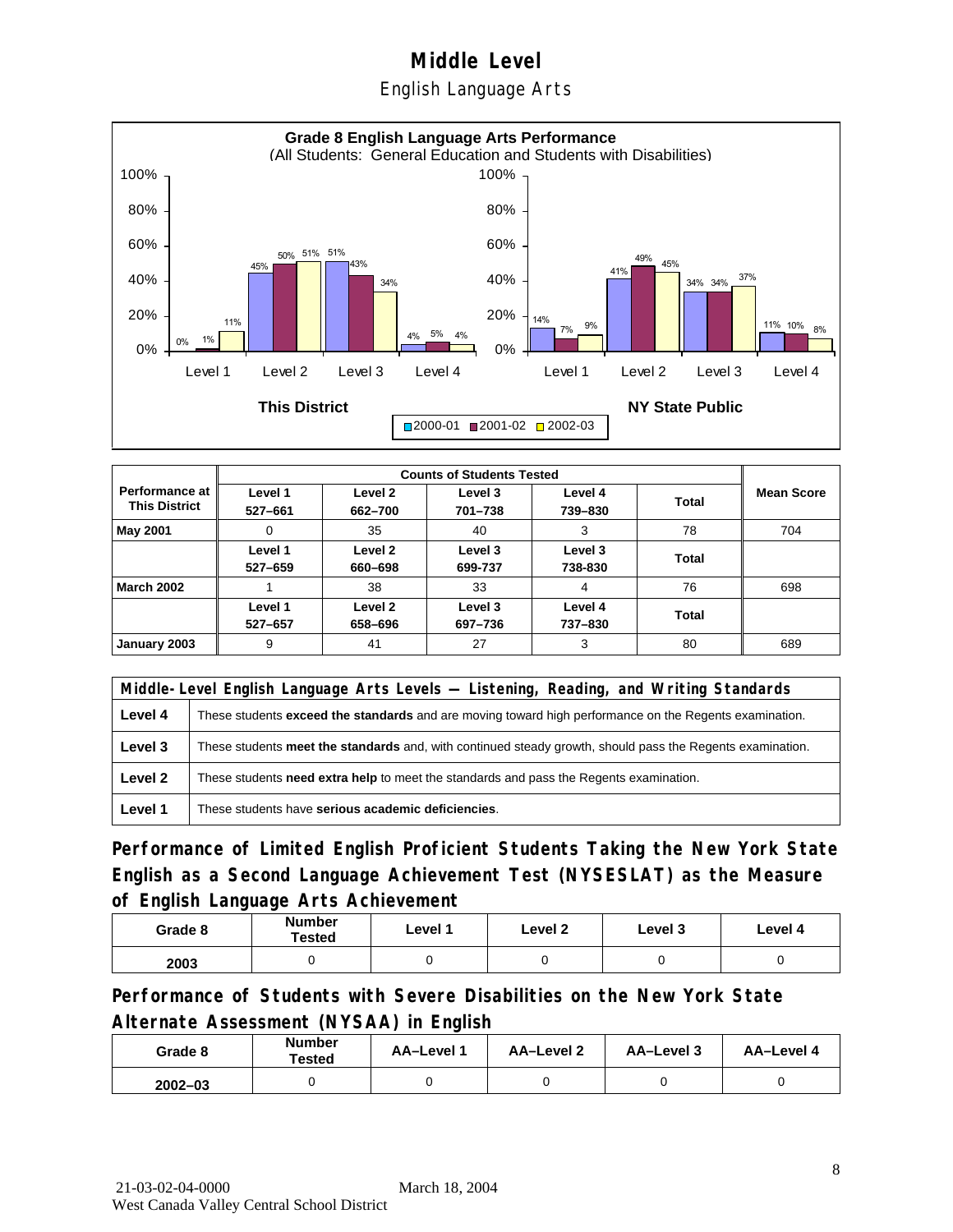### **Mathematics**



| Performance at<br><b>This District</b> | Level 1<br>517-680 | Level 2<br>681-715 | Level 3<br>716-759 | Level 4<br>760-882 | <b>Total</b> | <b>Mean Score</b> |
|----------------------------------------|--------------------|--------------------|--------------------|--------------------|--------------|-------------------|
| <b>May 2001</b>                        |                    | 30                 | 39                 |                    | 78           | 717               |
| May 2002                               |                    | 26                 | 36                 | 9                  |              | 723               |
| May 2003                               |                    | 22                 | 47                 |                    | 79           | 719               |

|         | Middle-Level Mathematics Levels — Knowledge, Reasoning, and Problem-Solving Standards                         |  |  |  |  |
|---------|---------------------------------------------------------------------------------------------------------------|--|--|--|--|
| Level 4 | These students <b>exceed the standards</b> and are moving toward high performance on the Regents examination. |  |  |  |  |
| Level 3 | These students meet the standards and, with continued steady growth, should pass the Regents examination.     |  |  |  |  |
| Level 2 | These students <b>need extra help</b> to meet the standards and pass the Regents examination.                 |  |  |  |  |
| Level 1 | These students have serious academic deficiencies.                                                            |  |  |  |  |

### **Performance of Students with Severe Disabilities on the New York State Alternate Assessment (NYSAA) in Mathematics**

| <b>Middle Level</b> | <b>Number</b><br>Tested | <b>AA–Level</b> 1 | AA-Level 2 | AA-Level 3 | AA-Level 4 |
|---------------------|-------------------------|-------------------|------------|------------|------------|
| $2002 - 03$         |                         |                   |            |            |            |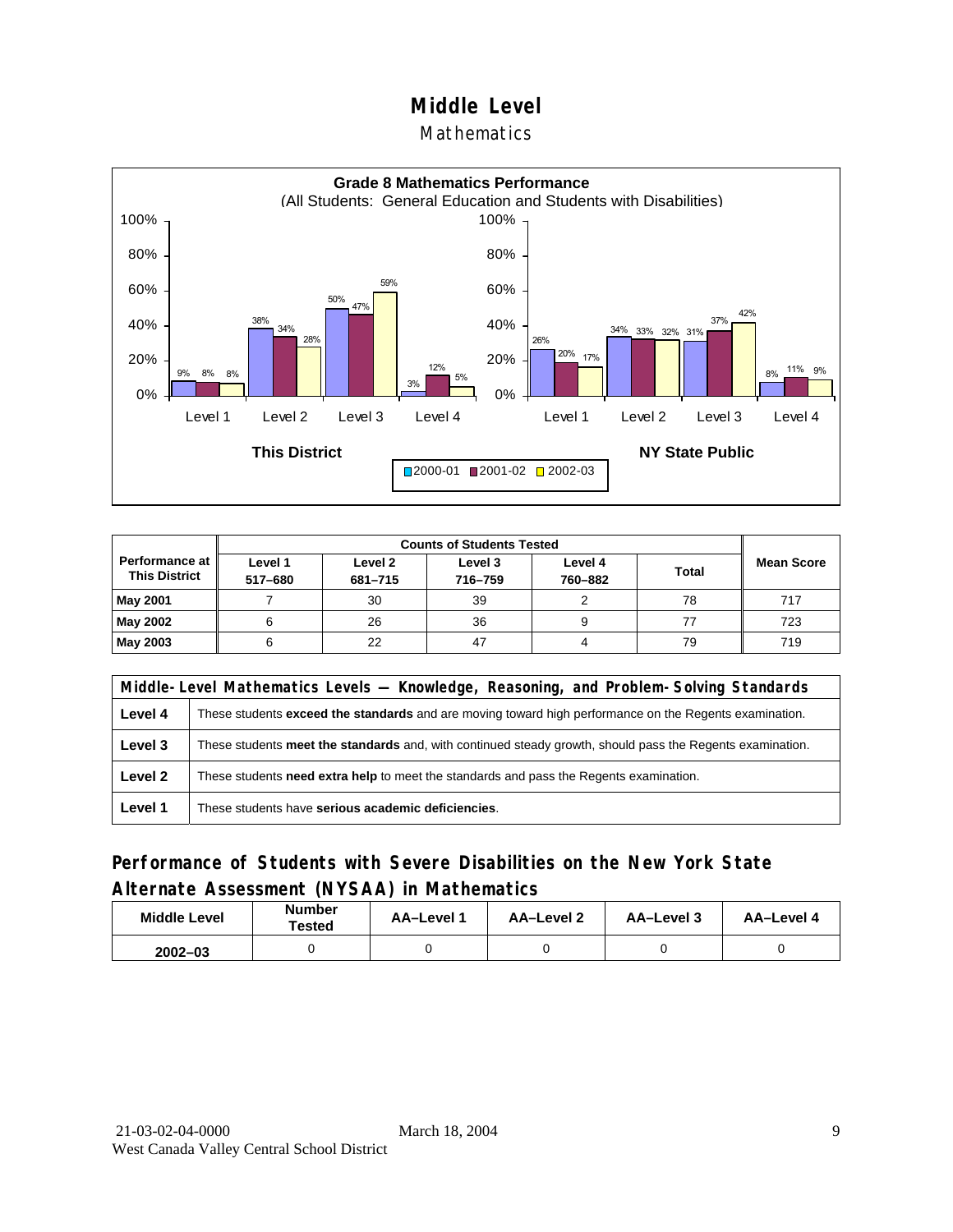#### **Science**



| <b>Performance at This District</b> |                             |         |         |         |         |              |                   |
|-------------------------------------|-----------------------------|---------|---------|---------|---------|--------------|-------------------|
|                                     |                             | Level 1 | Level 2 | Level 3 | Level 4 | <b>Total</b> | <b>Mean Score</b> |
| <b>June 2002</b>                    | <b>Middle-Level Science</b> |         |         | 43      | 33      | 77           | 82                |
|                                     | <b>Regents Science</b>      |         |         |         |         |              |                   |
| January/                            | <b>Middle-Level Science</b> |         | 10      | 47      | 19      | 77           |                   |
|                                     | June 2003   Regents Science |         |         |         |         |              |                   |

|         | Middle-Level Science Levels — Knowledge, Reasoning, and Problem-Solving Standards*                                                                                                             |  |  |  |  |  |  |  |  |
|---------|------------------------------------------------------------------------------------------------------------------------------------------------------------------------------------------------|--|--|--|--|--|--|--|--|
| Level 4 | These students exceed the standards on the middle-level science test and are moving toward high performance<br>on the Regents examinations or score 85-100 on a Regents science examination.   |  |  |  |  |  |  |  |  |
| Level 3 | These students meet the standards on the middle-level science test and, with continued steady growth, should<br>pass the Regents examinations or score 65–84 on a Regents science examination. |  |  |  |  |  |  |  |  |
| Level 2 | These students need extra help to meet the standards for middle-level science and to pass the Regents<br>examinations or score 55-64 on a Regents science examination.                         |  |  |  |  |  |  |  |  |
| Level 1 | These students have serious academic deficiencies as evidenced in the middle-level science test or score 0–54<br>on a Regents science examination.                                             |  |  |  |  |  |  |  |  |

\*Students may demonstrate proficiency in middle-level science by scoring at Level 3 or above on the middle-level science test or by scoring 65 or above on a Regents examination in science.

### **Performance of Students with Severe Disabilities on the New York State Alternate Assessment (NYSAA) in Science**

| Middle-Level | Number<br>Tested | <b>AA-Level 1</b> | AA-Level 2 | AA-Level 3 | AA-Level 4 |  |
|--------------|------------------|-------------------|------------|------------|------------|--|
| $2002 - 03$  |                  |                   |            |            |            |  |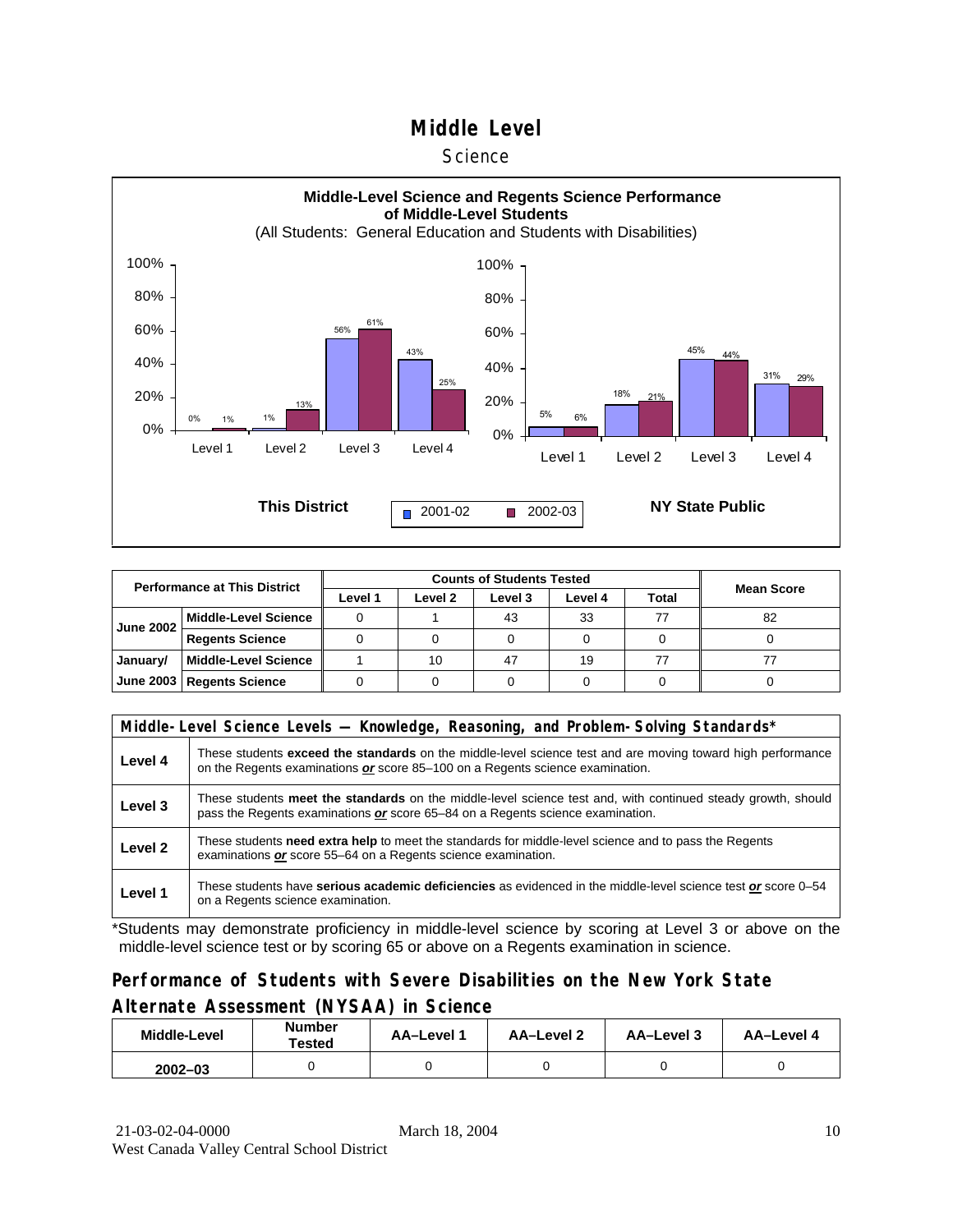## **High School English Achievement after Four Years of Instruction**

 The graph and table below present performance of the 1997, 1998, and 1999 cohort members, four years after entering grade 9, in meeting the graduation assessment requirement in English. A score of 65 or above on the Regents comprehensive examination in English is considered passing. Only the highest score of each student is counted, regardless of how many times the student took the examination. In the graph, students passing approved alternatives to this examination are counted as scoring in the 65 to 84 range. RCT results are not included in the graph. In the first table, the numbers of students who met the graduation requirement by passing an approved alternative are listed separately. The second table shows the competency test performance of students with disabilities eligible for the safety net who did not score 55 or above on a Regents examination or approved alternative. Students who score 55 to 64 on the Regents examination in comprehensive English may be given credit towards a local high school diploma if allowed by the district board of education. The data in these tables and chart show the performance of the cohorts as of June  $30<sup>th</sup>$  of the fourth year after first entering grade 9. Data for the 1999 cohort include all students in cohorts in the district's schools, students continuously enrolled in the district who transferred between schools within the district, and students placed outside the district but who are the reporting responsibility of the district. Data for the 1998 cohort include all students in cohorts in the district's schools.



| English Graduation Requirement Achievement after Four Years of High School* |                                                                                                                                                                                                                                                                           |  |  |    |    |  |  |  |  |  |  |
|-----------------------------------------------------------------------------|---------------------------------------------------------------------------------------------------------------------------------------------------------------------------------------------------------------------------------------------------------------------------|--|--|----|----|--|--|--|--|--|--|
|                                                                             | <b>Cohort Members</b><br><b>Highest Score</b><br><b>Highest Score</b><br><b>Highest Score</b><br><b>Highest Score</b><br>Approved<br><b>Alternative Credit</b><br>Between 55 and 64<br>Between 85 and 100<br>Between 0 and 54<br>Between 65 and 84<br><b>All Students</b> |  |  |    |    |  |  |  |  |  |  |
| 1997 Cohort                                                                 |                                                                                                                                                                                                                                                                           |  |  | 53 |    |  |  |  |  |  |  |
| 1998 Cohort                                                                 | 78                                                                                                                                                                                                                                                                        |  |  | 40 | 30 |  |  |  |  |  |  |
| 1999 Cohort                                                                 | 67                                                                                                                                                                                                                                                                        |  |  |    | 22 |  |  |  |  |  |  |

\*Assessments used to determine counts in this table include the Regents examination in comprehensive English, the component retest in English, and approved alternatives.

| Performance of Students Who Took the Regents<br><b>Competency Tests in Reading and Writing to Meet the</b><br><b>Graduation Requirement*</b> |                                                                          |   |  |  |  |  |  |  |  |
|----------------------------------------------------------------------------------------------------------------------------------------------|--------------------------------------------------------------------------|---|--|--|--|--|--|--|--|
|                                                                                                                                              | <b>Failed RCT in Reading</b><br><b>Passed the RCTs</b><br>and/or Writing |   |  |  |  |  |  |  |  |
| 1997 Cohort                                                                                                                                  |                                                                          |   |  |  |  |  |  |  |  |
| 1998 Cohort                                                                                                                                  |                                                                          |   |  |  |  |  |  |  |  |
| 1999 Cohort                                                                                                                                  |                                                                          | 5 |  |  |  |  |  |  |  |

\*Includes only students eligible for the safety net who did not score 55 or higher on the Regents examination or an approved alternative.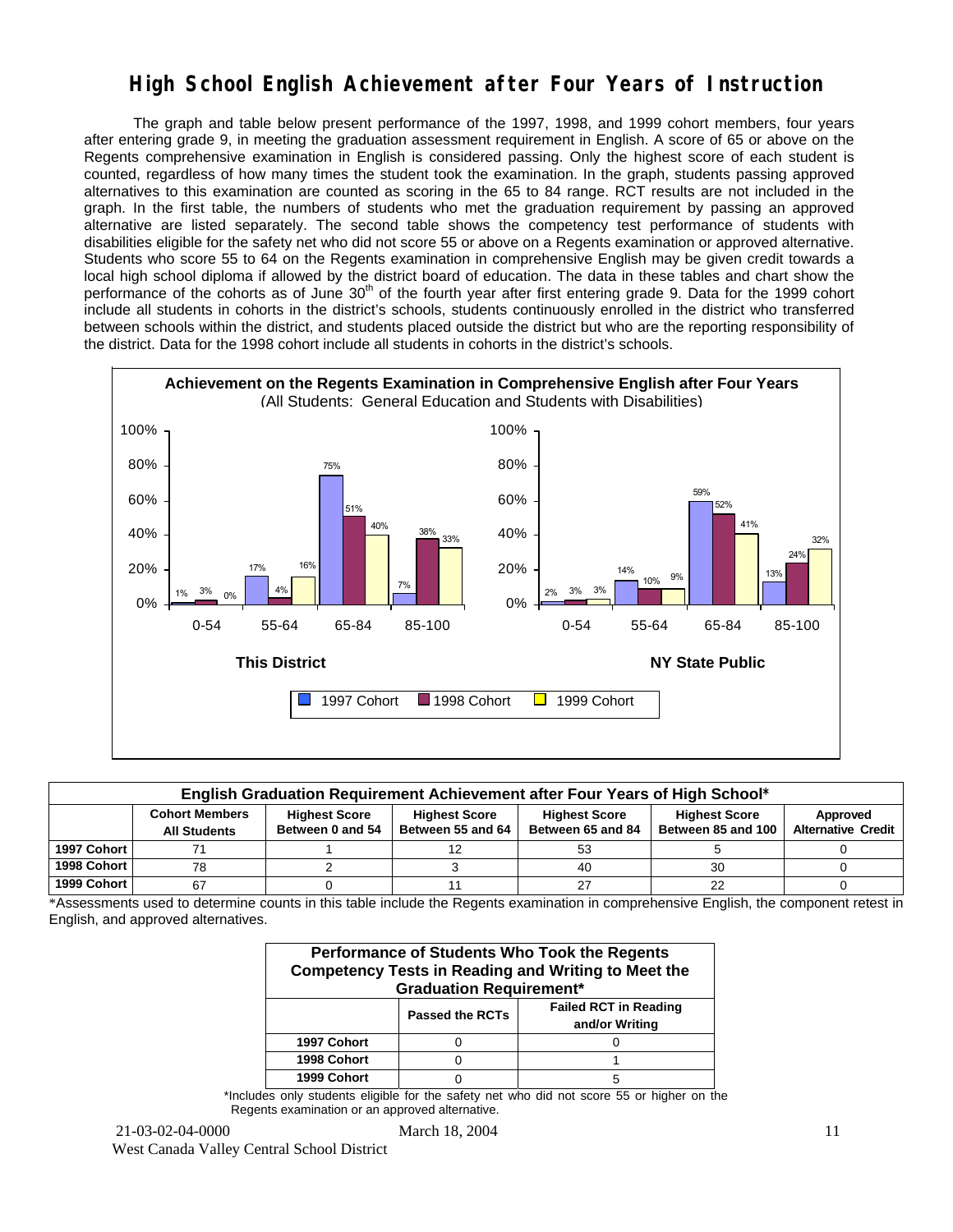## **High School Mathematics Achievement after Four Years of Instruction**

 The graph and table below present performance of the 1997, 1998, and 1999 cohort members, four years after entering grade 9, in meeting the graduation assessment requirement in mathematics. A score of 65 or above on a Regents examination in mathematics is considered passing. Only the highest score of each student is counted, regardless of how many times the student took the examination. In the graph, students passing approved alternatives to these examinations are counted as scoring in the 65 to 84 range. RCT results are not included in the graph. In the first table, the numbers of students who met the graduation requirement by passing an approved alternative are listed separately. The second table shows the competency test performance of students with disabilities eligible for the safety net who did not score 55 or above on a Regents examination or approved alternative. Students who score 55 to 64 on a Regents examination in mathematics may be given credit towards a local high school diploma if allowed by the district board of education. The data in these tables and chart show the performance of the cohorts as of June 30<sup>th</sup> of the fourth year after first entering grade 9. Data for the 1999 cohort include all students in cohorts in the district's schools, students continuously enrolled in the district who transferred between schools within the district, and students placed outside the district but who are the reporting responsibility of the district. Data for the 1998 cohort include all students in cohorts in the district's schools.



| Mathematics Graduation Requirement Achievement after Four Years of High School* |                                                                                                                                   |  |                                    |                   |                    |                           |  |  |  |  |  |
|---------------------------------------------------------------------------------|-----------------------------------------------------------------------------------------------------------------------------------|--|------------------------------------|-------------------|--------------------|---------------------------|--|--|--|--|--|
|                                                                                 | <b>Highest Score</b><br><b>Highest Score</b><br><b>Highest Score</b><br>Approved<br><b>Cohort Members</b><br><b>Highest Score</b> |  |                                    |                   |                    |                           |  |  |  |  |  |
|                                                                                 | <b>All Students</b>                                                                                                               |  | Between 0 and 54 Between 55 and 64 | Between 65 and 84 | Between 85 and 100 | <b>Alternative Credit</b> |  |  |  |  |  |
| 1997 Cohort                                                                     |                                                                                                                                   |  |                                    |                   | 50                 |                           |  |  |  |  |  |
| 1998 Cohort                                                                     | 78                                                                                                                                |  |                                    |                   | 53                 |                           |  |  |  |  |  |
| 1999 Cohort                                                                     | 67                                                                                                                                |  |                                    |                   | 39                 |                           |  |  |  |  |  |

\*Assessments used to determine counts in this table include a Regents examination in mathematics, the component retest in mathematics, and approved alternatives.

| Performance of Students Who Took the Regents<br><b>Competency Test in Mathematics to Meet the</b><br><b>Graduation Requirement*</b> |  |  |  |  |  |  |  |  |  |  |
|-------------------------------------------------------------------------------------------------------------------------------------|--|--|--|--|--|--|--|--|--|--|
| <b>Failed at Least</b><br><b>Passed the RCT</b><br>One RCT                                                                          |  |  |  |  |  |  |  |  |  |  |
| 1997 Cohort                                                                                                                         |  |  |  |  |  |  |  |  |  |  |
| 1998 Cohort                                                                                                                         |  |  |  |  |  |  |  |  |  |  |
| 1999 Cohort                                                                                                                         |  |  |  |  |  |  |  |  |  |  |

\*Includes only students eligible for the safety net who did not score 55 or higher on the Regents examination or an approved alternative.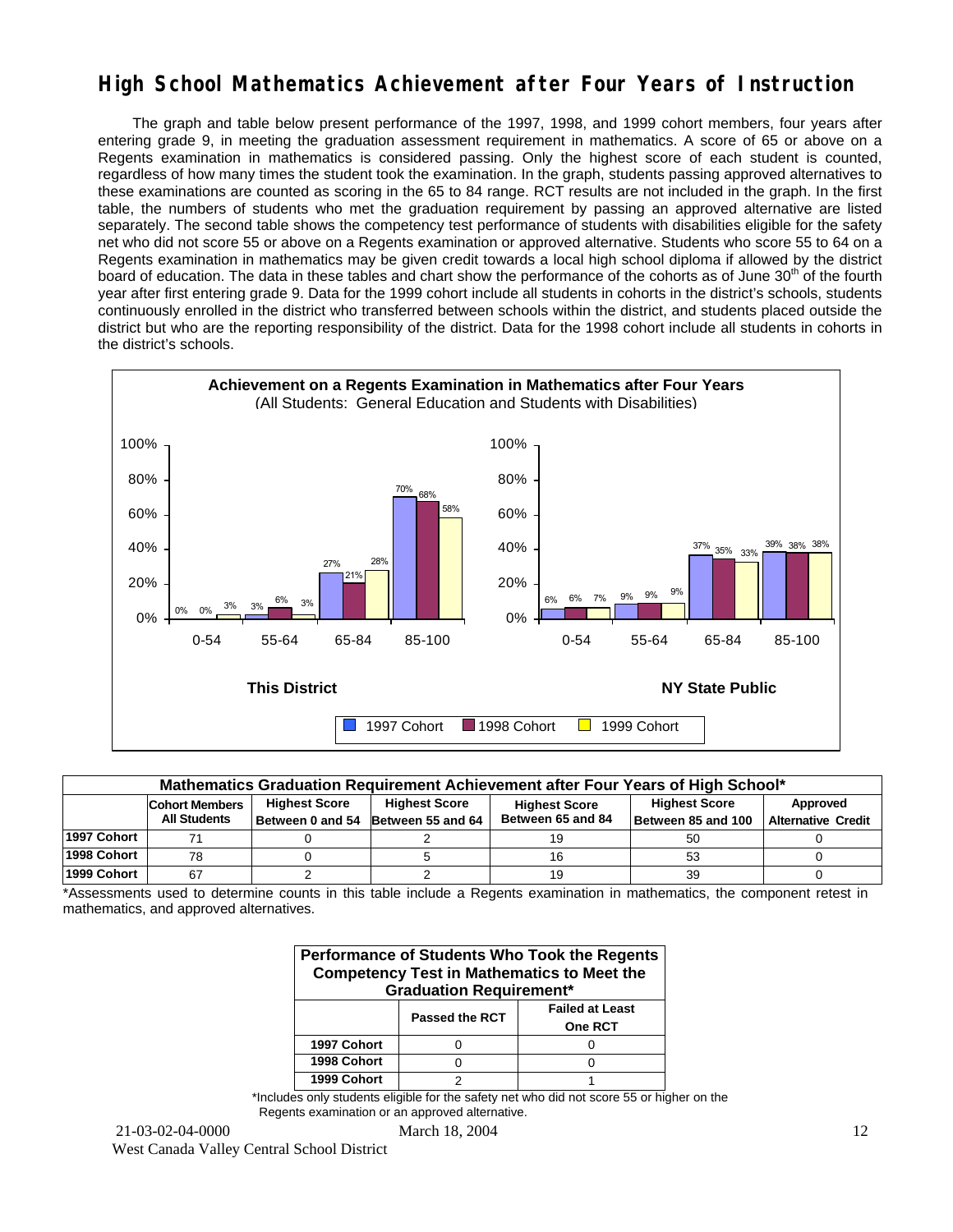## **Cohort Graduation Rates**

 Students were counted as graduates if they earned a local diploma with or without a Regents endorsement by August 31<sup>st</sup> of the fourth year after first entering grade 9. The graduation-rate cohort includes students who transferred to general education development (GED) programs. These students were not counted in the 1998 school accountability cohort for English and mathematics.



| <b>Cohort Graduation Rates</b> |                                  |                                |                                                             |                            |  |  |  |  |  |
|--------------------------------|----------------------------------|--------------------------------|-------------------------------------------------------------|----------------------------|--|--|--|--|--|
|                                | <b>Cohort</b><br>Members*<br>(a) | <b>Transfers to GED</b><br>(b) | <b>Graduation Rate</b><br>Cohort<br><b>Members</b><br>(a+b) | <b>Number</b><br>Graduated |  |  |  |  |  |
| 1998 Cohort                    | 78                               |                                | 78                                                          | 74                         |  |  |  |  |  |

\*Count as of August 31<sup>st</sup> of the fourth year after first entering grade 9.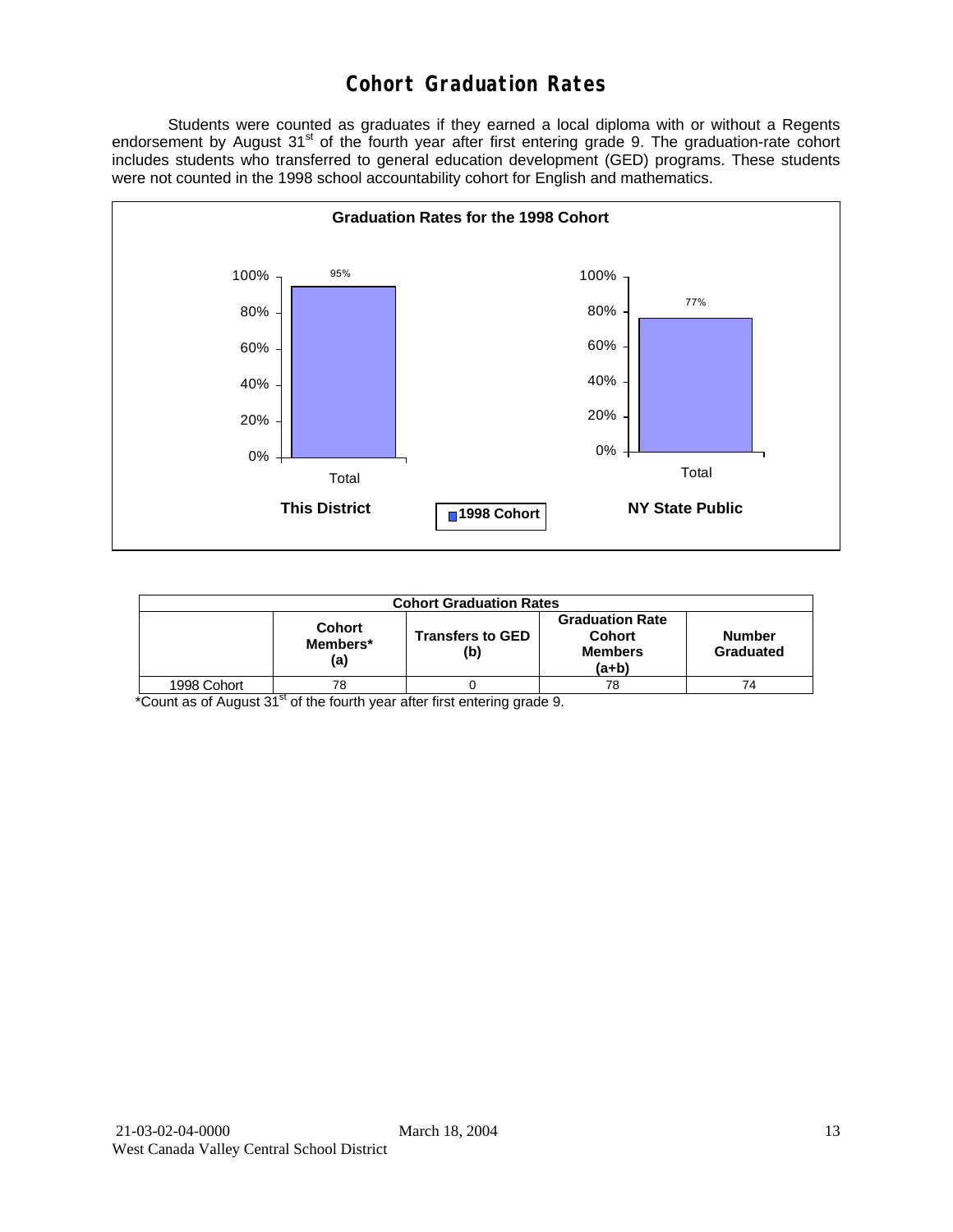# **Analysis of Student Subgroup Performance**

Historically, on State assessments the average performance of Black, Hispanic, and Native American students has been lower than that of White and Asian students. Similarly, students from lowincome families have not performed as well as those from higher income families. A high priority of the Board of Regents is to eliminate these gaps in student performance. In addition, Title I of the federal Elementary and Secondary Education Act includes explicit requirements "to ensure that students served by Title I are given the same opportunity to achieve to high standards and are held to the same high expectations as all students in each State."

This section of the district report card provides performance data for two years by racial/ethnic group, disability status, gender, English proficiency status, income level, and migrant status. The purpose of the student subgroup analyses is to determine if students who perform below the standards in any school tend to fall into particular groups, such as minority students, limited English proficient students, or economically disadvantaged students. If these analyses provide evidence that students in one of the groups achieve at a lower level than other students, the district should examine the reasons for this lower performance and make necessary changes in curriculum, instruction, and student support services to remedy these performance gaps. If your district did not report data for the 2002-03 school year for a subject and grade, a table showing data for subgroups in that subject and grade will not be included in the *Analysis*.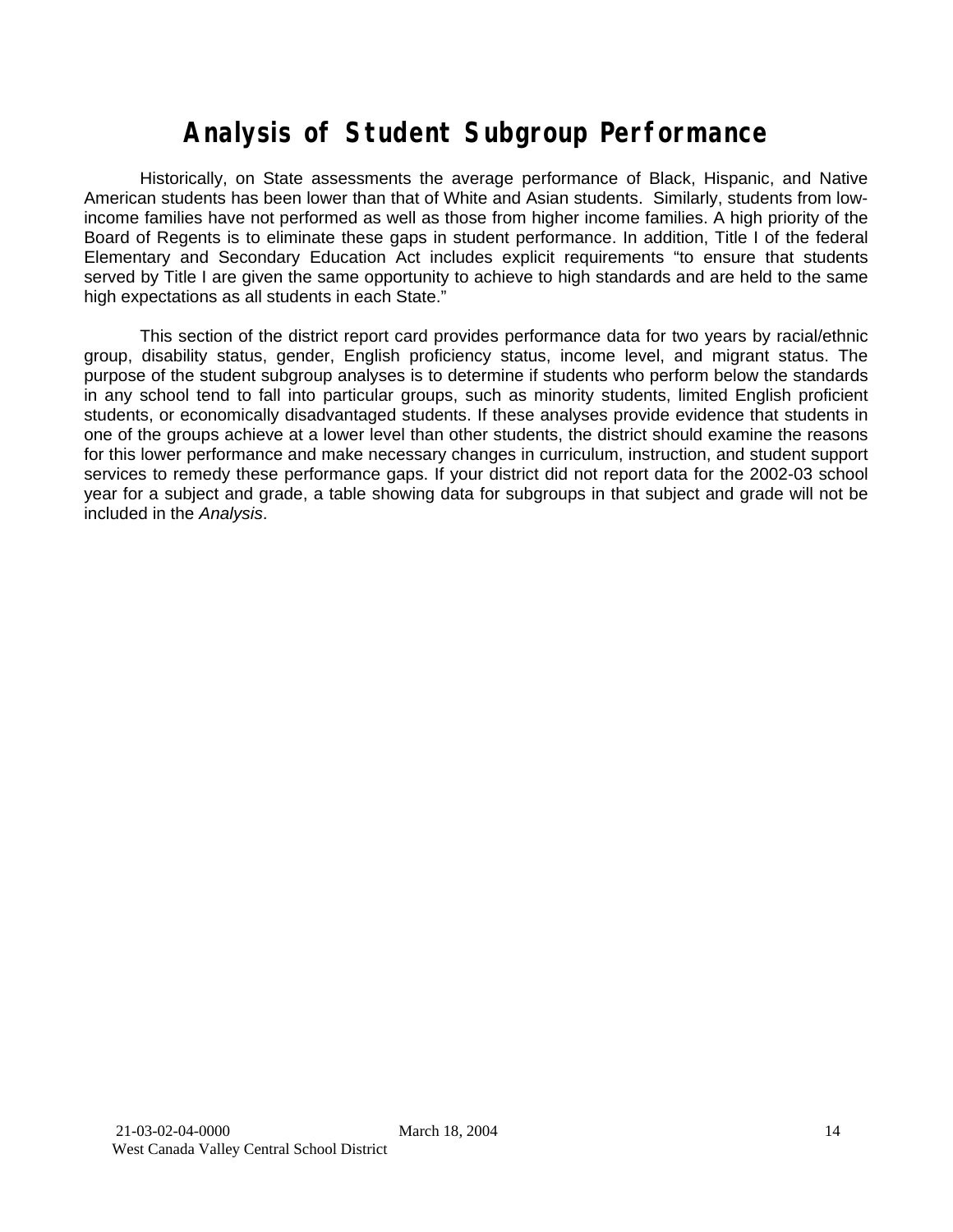English Language Arts

|                                              | ັ<br>$2001 - 02$                                                                   |         |         |               | 2002-03                                                           |         |         |     |
|----------------------------------------------|------------------------------------------------------------------------------------|---------|---------|---------------|-------------------------------------------------------------------|---------|---------|-----|
| <b>Student Subgroup</b>                      | <b>Percentages of Tested</b><br><b>Students Scoring at Levels</b><br><b>Tested</b> |         |         | <b>Tested</b> | <b>Percentages of Tested</b><br><b>Students Scoring at Levels</b> |         |         |     |
|                                              |                                                                                    | $2 - 4$ | $3 - 4$ | 4             |                                                                   | $2 - 4$ | $3 - 4$ | 4   |
| <b>Results by Race/Ethnicity</b>             |                                                                                    |         |         |               |                                                                   |         |         |     |
| American Indian/Alaskan Native               | 0                                                                                  | 0%      | 0%      | 0%            | $\mathbf 0$                                                       | 0%      | 0%      | 0%  |
| <b>Black</b>                                 | 0                                                                                  | 0%      | 0%      | 0%            | 0                                                                 | 0%      | 0%      | 0%  |
| Hispanic                                     | 0                                                                                  | 0%      | 0%      | 0%            | 0                                                                 | 0%      | 0%      | 0%  |
| Asian or Pacific Islander                    | 0                                                                                  | 0%      | 0%      | 0%            | $\mathbf 0$                                                       | 0%      | 0%      | 0%  |
| White                                        | 74                                                                                 | 99%     | 76%     | 12%           | 56                                                                | 98%     | 73%     | 29% |
| Total                                        | 74                                                                                 | 99%     | 76%     | 12%           | 56                                                                | 98%     | 73%     | 29% |
| Small Group Totals (s)                       | 0                                                                                  | 0%      | 0%      | 0%            | $\mathbf 0$                                                       | 0%      | 0%      | 0%  |
| <b>Results by Disability Status</b>          |                                                                                    |         |         |               |                                                                   |         |         |     |
| General-education students                   | 62                                                                                 | 100%    | 84%     | 13%           | 49                                                                | 98%     | 80%     | 33% |
| Students with disabilities                   | 12                                                                                 | 92%     | 33%     | 8%            | $\overline{7}$                                                    | 100%    | 29%     | 0%  |
| Total                                        | 74                                                                                 | 99%     | 76%     | 12%           | 56                                                                | 98%     | 73%     | 29% |
| <b>Results by Gender</b>                     |                                                                                    |         |         |               |                                                                   |         |         |     |
| Female                                       | 36                                                                                 | 100%    | 75%     | 11%           | 28                                                                | 96%     | 71%     | 29% |
| Male                                         | 38                                                                                 | 97%     | 76%     | 13%           | 28                                                                | 100%    | 75%     | 29% |
| Total                                        | 74                                                                                 | 99%     | 76%     | 12%           | 56                                                                | 98%     | 73%     | 29% |
| <b>Results by English Proficiency Status</b> |                                                                                    |         |         |               |                                                                   |         |         |     |
| English proficient                           | 74                                                                                 | 99%     | 76%     | 12%           | 55                                                                | s       | s       | s   |
| Limited English proficient                   | 0                                                                                  | 0%      | 0%      | 0%            | 1                                                                 | s       | s       | s   |
| Total                                        | 74                                                                                 | 99%     | 76%     | 12%           | 56                                                                | 98%     | 73%     | 29% |
| <b>Results by Income Level</b>               |                                                                                    |         |         |               |                                                                   |         |         |     |
| Economically disadvantaged                   | 28                                                                                 | 96%     | 64%     | 11%           | 13                                                                | 92%     | 54%     | 15% |
| Not disadvantaged                            | 46                                                                                 | 100%    | 83%     | 13%           | 43                                                                | 100%    | 79%     | 33% |
| Total                                        | 74                                                                                 | 99%     | 76%     | 12%           | 56                                                                | 98%     | 73%     | 29% |
| <b>Results by Migrant Status</b>             |                                                                                    |         |         |               |                                                                   |         |         |     |
| Migrant family                               | 0                                                                                  | 0%      | 0%      | 0%            | $\mathbf 0$                                                       | 0%      | 0%      | 0%  |
| Not migrant family                           | 74                                                                                 | 99%     | 76%     | 12%           | 56                                                                | 98%     | 73%     | 29% |
| Total                                        | 74                                                                                 | 99%     | 76%     | 12%           | 56                                                                | 98%     | 73%     | 29% |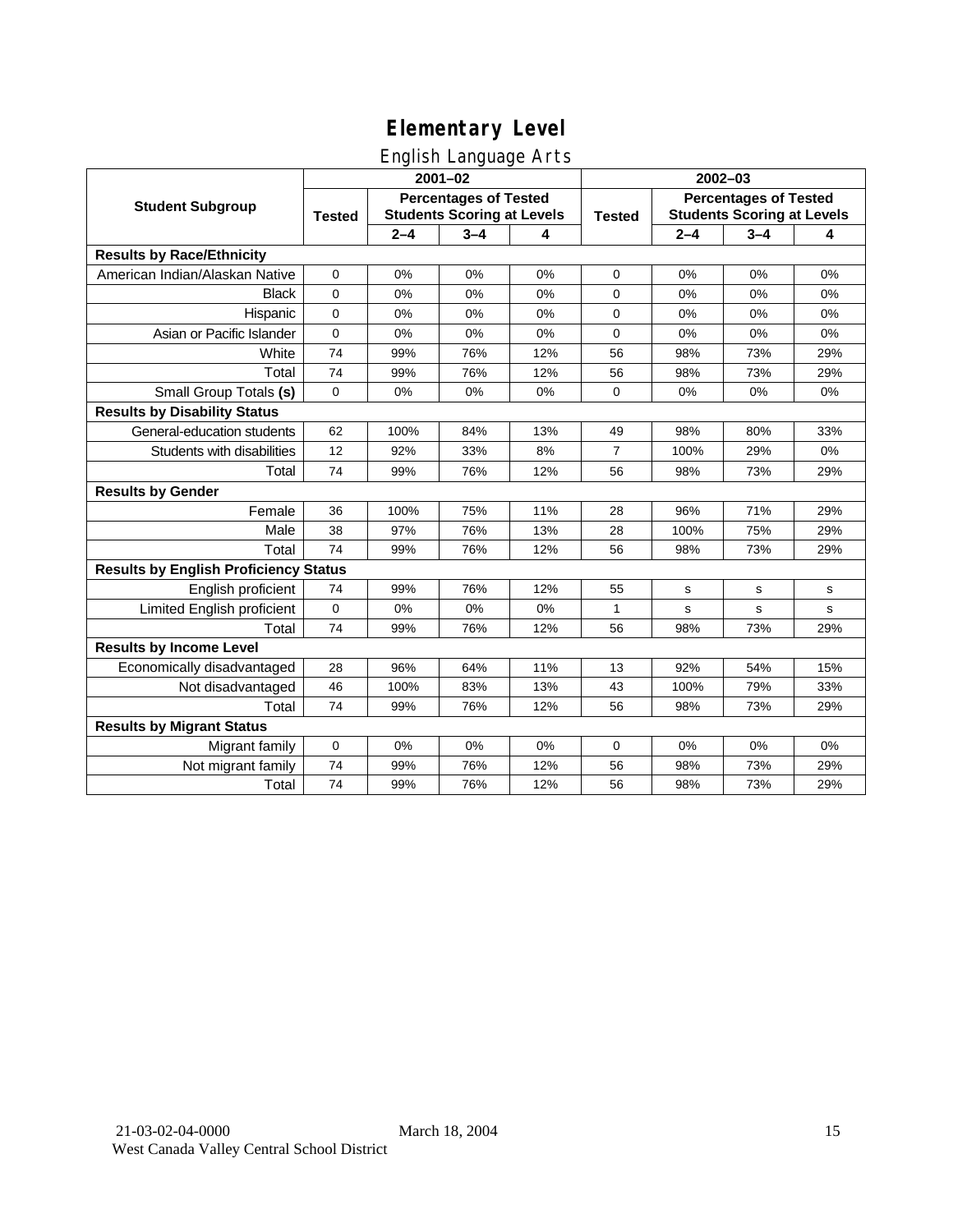### Mathematics

|                                              |                                                                                    |         | $2001 - 02$ |               | $2002 - 03$                                                       |         |         |     |
|----------------------------------------------|------------------------------------------------------------------------------------|---------|-------------|---------------|-------------------------------------------------------------------|---------|---------|-----|
| <b>Student Subgroup</b>                      | <b>Percentages of Tested</b><br><b>Students Scoring at Levels</b><br><b>Tested</b> |         |             | <b>Tested</b> | <b>Percentages of Tested</b><br><b>Students Scoring at Levels</b> |         |         |     |
|                                              |                                                                                    | $2 - 4$ | $3 - 4$     | 4             |                                                                   | $2 - 4$ | $3 - 4$ | 4   |
| <b>Results by Race/Ethnicity</b>             |                                                                                    |         |             |               |                                                                   |         |         |     |
| American Indian/Alaskan Native               | $\Omega$                                                                           | 0%      | 0%          | 0%            | $\Omega$                                                          | 0%      | 0%      | 0%  |
| <b>Black</b>                                 | $\Omega$                                                                           | $0\%$   | 0%          | 0%            | $\Omega$                                                          | 0%      | 0%      | 0%  |
| Hispanic                                     | $\Omega$                                                                           | 0%      | 0%          | 0%            | $\Omega$                                                          | 0%      | 0%      | 0%  |
| Asian or Pacific Islander                    | 0                                                                                  | 0%      | 0%          | 0%            | 0                                                                 | 0%      | 0%      | 0%  |
| White                                        | 75                                                                                 | 95%     | 83%         | 24%           | 56                                                                | 100%    | 93%     | 43% |
| Total                                        | 75                                                                                 | 95%     | 83%         | 24%           | 56                                                                | 100%    | 93%     | 43% |
| Small Group Totals (s)                       | 0                                                                                  | 0%      | 0%          | 0%            | $\mathbf 0$                                                       | 0%      | 0%      | 0%  |
| <b>Results by Disability Status</b>          |                                                                                    |         |             |               |                                                                   |         |         |     |
| General-education students                   | 62                                                                                 | 100%    | 92%         | 29%           | 48                                                                | 100%    | 96%     | 50% |
| Students with disabilities                   | 13                                                                                 | 69%     | 38%         | 0%            | 8                                                                 | 100%    | 75%     | 0%  |
| Total                                        | 75                                                                                 | 95%     | 83%         | 24%           | 56                                                                | 100%    | 93%     | 43% |
| <b>Results by Gender</b>                     |                                                                                    |         |             |               |                                                                   |         |         |     |
| Female                                       | 38                                                                                 | 95%     | 87%         | 26%           | 28                                                                | 100%    | 93%     | 29% |
| Male                                         | 37                                                                                 | 95%     | 78%         | 22%           | 28                                                                | 100%    | 93%     | 57% |
| Total                                        | 75                                                                                 | 95%     | 83%         | 24%           | 56                                                                | 100%    | 93%     | 43% |
| <b>Results by English Proficiency Status</b> |                                                                                    |         |             |               |                                                                   |         |         |     |
| English proficient                           | 75                                                                                 | 95%     | 83%         | 24%           | 55                                                                | s       | s       | s   |
| Limited English proficient                   | 0                                                                                  | 0%      | 0%          | 0%            | 1                                                                 | s       | s       | s   |
| Total                                        | 75                                                                                 | 95%     | 83%         | 24%           | 56                                                                | 100%    | 93%     | 43% |
| <b>Results by Income Level</b>               |                                                                                    |         |             |               |                                                                   |         |         |     |
| Economically disadvantaged                   | 29                                                                                 | 90%     | 62%         | 10%           | 14                                                                | 100%    | 86%     | 21% |
| Not disadvantaged                            | 46                                                                                 | 98%     | 96%         | 33%           | 42                                                                | 100%    | 95%     | 50% |
| Total                                        | 75                                                                                 | 95%     | 83%         | 24%           | 56                                                                | 100%    | 93%     | 43% |
| <b>Results by Migrant Status</b>             |                                                                                    |         |             |               |                                                                   |         |         |     |
| Migrant family                               | 0                                                                                  | 0%      | 0%          | 0%            | $\mathbf 0$                                                       | 0%      | $0\%$   | 0%  |
| Not migrant family                           | 75                                                                                 | 95%     | 83%         | 24%           | 56                                                                | 100%    | 93%     | 43% |
| Total                                        | 75                                                                                 | 95%     | 83%         | 24%           | 56                                                                | 100%    | 93%     | 43% |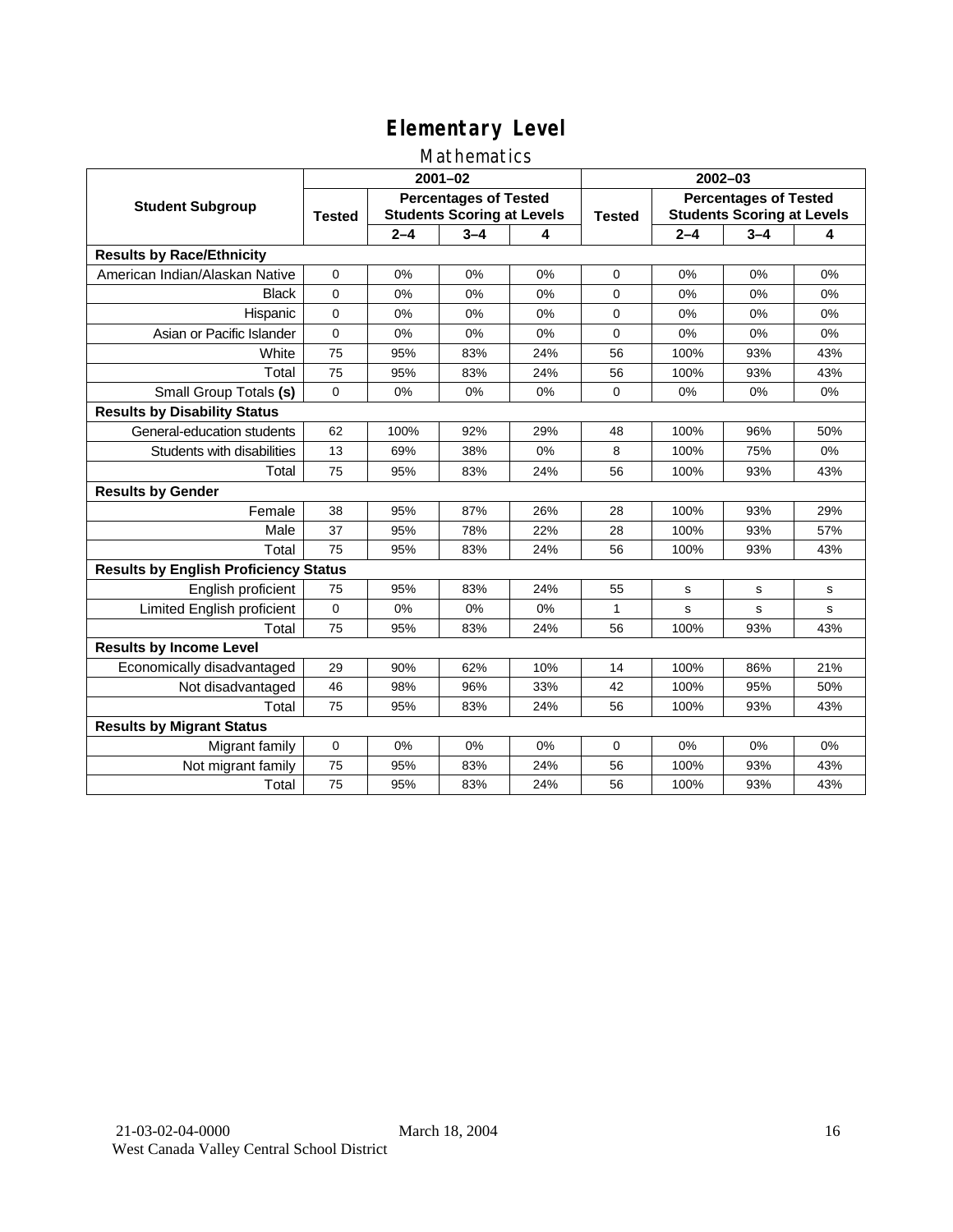## Science Multiple-Choice

|                                              | $2001 - 02$   |                                                                                              |               | 2002-03                                                                                      |  |  |  |
|----------------------------------------------|---------------|----------------------------------------------------------------------------------------------|---------------|----------------------------------------------------------------------------------------------|--|--|--|
| <b>Student Subgroup</b>                      | <b>Tested</b> | <b>Percentages of</b><br><b>Tested</b><br><b>Students</b><br><b>Scoring above</b><br>the SDL | <b>Tested</b> | <b>Percentages of</b><br><b>Tested</b><br><b>Students</b><br><b>Scoring above</b><br>the SDL |  |  |  |
| <b>Results by Race/Ethnicity</b>             |               |                                                                                              |               |                                                                                              |  |  |  |
| American Indian/Alaskan Native               | 0             | 0%                                                                                           | 0             | 0%                                                                                           |  |  |  |
| <b>Black</b>                                 | $\Omega$      | 0%                                                                                           | $\Omega$      | 0%                                                                                           |  |  |  |
| Hispanic                                     | $\mathbf 0$   | 0%                                                                                           | 0             | 0%                                                                                           |  |  |  |
| Asian or Pacific Islander                    | $\Omega$      | 0%                                                                                           | $\Omega$      | 0%                                                                                           |  |  |  |
| White                                        | 75            | 89%                                                                                          | 57            | 93%                                                                                          |  |  |  |
| Total                                        | 75            | 89%                                                                                          | 57            | 93%                                                                                          |  |  |  |
| Small Group Totals (s)                       | 0             | 0%                                                                                           | $\mathbf 0$   | 0%                                                                                           |  |  |  |
| <b>Results by Disability Status</b>          |               |                                                                                              |               |                                                                                              |  |  |  |
| General-education students                   | 62            | 98%                                                                                          | 49            | 98%                                                                                          |  |  |  |
| Students with disabilities                   | 13            | 46%                                                                                          | 8             | 63%                                                                                          |  |  |  |
| Total                                        | 75            | 89%                                                                                          | 57            | 93%                                                                                          |  |  |  |
| <b>Results by Gender</b>                     |               |                                                                                              |               |                                                                                              |  |  |  |
| Female                                       | 38            | 92%                                                                                          | 29            | 93%                                                                                          |  |  |  |
| Male                                         | 37            | 86%                                                                                          | 28            | 93%                                                                                          |  |  |  |
| Total                                        | 75            | 89%                                                                                          | 57            | 93%                                                                                          |  |  |  |
| <b>Results by English Proficiency Status</b> |               |                                                                                              |               |                                                                                              |  |  |  |
| English proficient                           | 75            | 89%                                                                                          | 56            | s                                                                                            |  |  |  |
| Limited English proficient                   | $\mathbf 0$   | 0%                                                                                           | $\mathbf{1}$  | s                                                                                            |  |  |  |
| Total                                        | 75            | 89%                                                                                          | 57            | 93%                                                                                          |  |  |  |
| <b>Results by Income Level</b>               |               |                                                                                              |               |                                                                                              |  |  |  |
| Economically disadvantaged                   | 29            | 79%                                                                                          | 14            | 79%                                                                                          |  |  |  |
| Not disadvantaged                            | 46            | 96%                                                                                          | 43            | 98%                                                                                          |  |  |  |
| Total                                        | 75            | 89%                                                                                          | 57            | 93%                                                                                          |  |  |  |
| <b>Results by Migrant Status</b>             |               |                                                                                              |               |                                                                                              |  |  |  |
| Migrant family                               | 0             | 0%                                                                                           | $\mathbf 0$   | 0%                                                                                           |  |  |  |
| Not migrant family                           | 75            | 89%                                                                                          | 57            | 93%                                                                                          |  |  |  |
| Total                                        | 75            | 89%                                                                                          | 57            | 93%                                                                                          |  |  |  |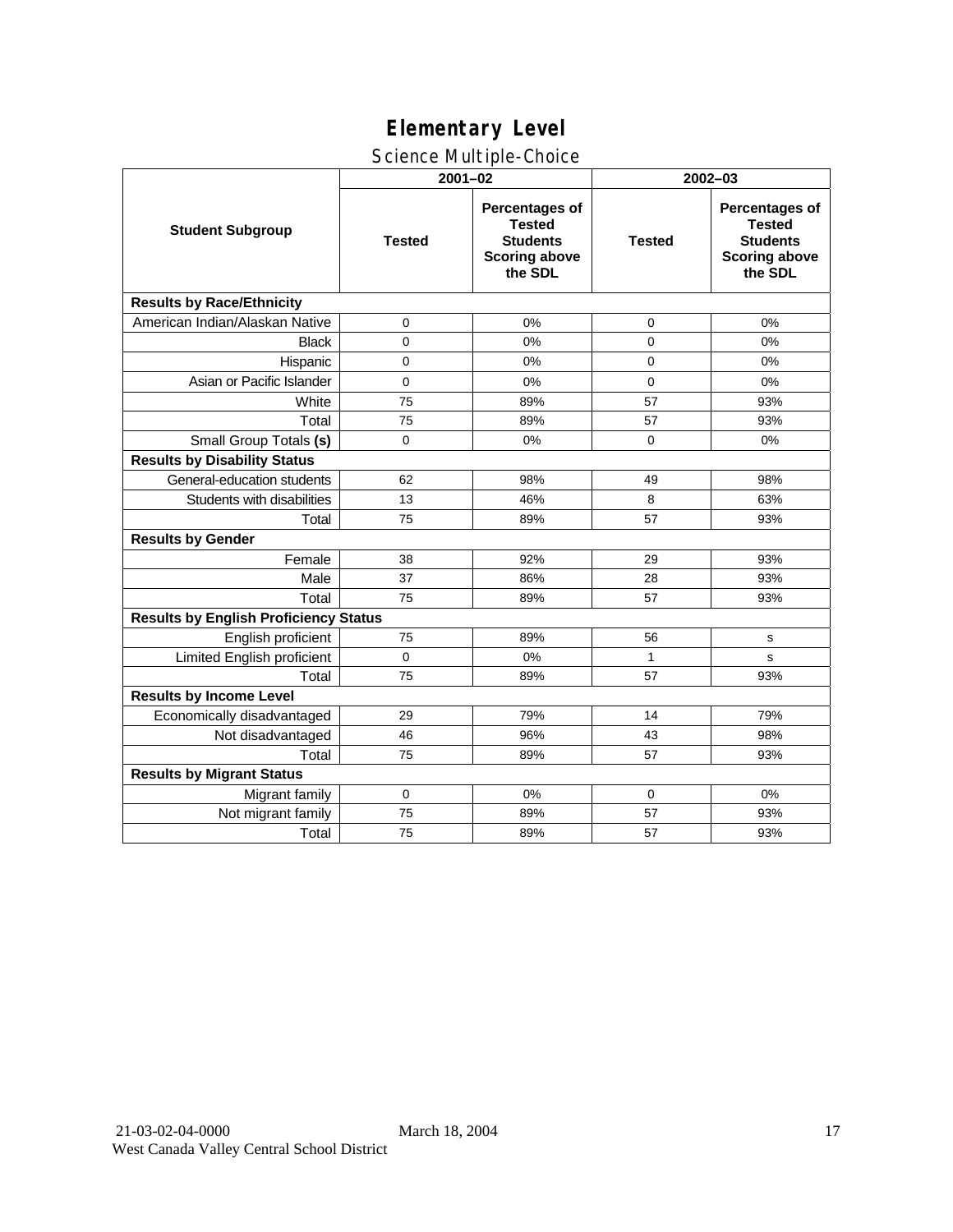## English Language Arts

|                                              | $2001 - 02$                                                                        |         |             |               | 2002-03                                                           |         |             |           |
|----------------------------------------------|------------------------------------------------------------------------------------|---------|-------------|---------------|-------------------------------------------------------------------|---------|-------------|-----------|
| <b>Student Subgroup</b>                      | <b>Percentages of Tested</b><br><b>Students Scoring at Levels</b><br><b>Tested</b> |         |             | <b>Tested</b> | <b>Percentages of Tested</b><br><b>Students Scoring at Levels</b> |         |             |           |
|                                              |                                                                                    | $2 - 4$ | $3 - 4$     | 4             |                                                                   | $2 - 4$ | $3 - 4$     | 4         |
| <b>Results by Race/Ethnicity</b>             |                                                                                    |         |             |               |                                                                   |         |             |           |
| American Indian/Alaskan Native               | $\mathbf 0$                                                                        | 0%      | 0%          | 0%            | $\mathbf 0$                                                       | 0%      | 0%          | 0%        |
| <b>Black</b>                                 | 1                                                                                  | s       | s           | s             | 1                                                                 | s       | s           | s         |
| Hispanic                                     | 0                                                                                  | 0%      | 0%          | 0%            | $\mathbf 0$                                                       | 0%      | 0%          | 0%        |
| Asian or Pacific Islander                    | $\mathbf 0$                                                                        | 0%      | 0%          | 0%            | 0                                                                 | 0%      | 0%          | 0%        |
| White                                        | 75                                                                                 | s       | $\mathbf s$ | s             | 79                                                                | s       | s           | s         |
| Total                                        | 76                                                                                 | 99%     | 49%         | 5%            | 80                                                                | 89%     | 38%         | 4%        |
| Small Group Totals (s)                       | 76                                                                                 | 99%     | 49%         | 5%            | 80                                                                | 89%     | 38%         | 4%        |
| <b>Results by Disability Status</b>          |                                                                                    |         |             |               |                                                                   |         |             |           |
| General-education students                   | 65                                                                                 | 100%    | 57%         | 6%            | 65                                                                | 95%     | 45%         | 5%        |
| Students with disabilities                   | 11                                                                                 | 91%     | 0%          | 0%            | 15                                                                | 60%     | 7%          | 0%        |
| Total                                        | 76                                                                                 | 99%     | 49%         | 5%            | 80                                                                | 89%     | 38%         | 4%        |
| <b>Results by Gender</b>                     |                                                                                    |         |             |               |                                                                   |         |             |           |
| Female                                       | 34                                                                                 | 97%     | 56%         | 9%            | 35                                                                | 89%     | 51%         | 9%        |
| Male                                         | 42                                                                                 | 100%    | 43%         | 2%            | 45                                                                | 89%     | 27%         | 0%        |
| Total                                        | 76                                                                                 | 99%     | 49%         | 5%            | 80                                                                | 89%     | 38%         | 4%        |
| <b>Results by English Proficiency Status</b> |                                                                                    |         |             |               |                                                                   |         |             |           |
| English proficient                           | 76                                                                                 | 99%     | 49%         | 5%            | 79                                                                | s       | $\mathbf s$ | s         |
| Limited English proficient                   | 0                                                                                  | 0%      | 0%          | 0%            | 1                                                                 | s       | s           | ${\tt s}$ |
| Total                                        | 76                                                                                 | 99%     | 49%         | 5%            | 80                                                                | 89%     | 38%         | 4%        |
| <b>Results by Income Level</b>               |                                                                                    |         |             |               |                                                                   |         |             |           |
| Economically disadvantaged                   | 8                                                                                  | 100%    | 38%         | 13%           | 22                                                                | 95%     | 45%         | 0%        |
| Not disadvantaged                            | 68                                                                                 | 99%     | 50%         | 4%            | 58                                                                | 86%     | 34%         | 5%        |
| Total                                        | 76                                                                                 | 99%     | 49%         | 5%            | 80                                                                | 89%     | 38%         | 4%        |
| <b>Results by Migrant Status</b>             |                                                                                    |         |             |               |                                                                   |         |             |           |
| Migrant family                               | $\mathbf 0$                                                                        | 0%      | 0%          | 0%            | 0                                                                 | 0%      | 0%          | 0%        |
| Not migrant family                           | 76                                                                                 | 99%     | 49%         | 5%            | 80                                                                | 89%     | 38%         | 4%        |
| Total                                        | 76                                                                                 | 99%     | 49%         | 5%            | 80                                                                | 89%     | 38%         | 4%        |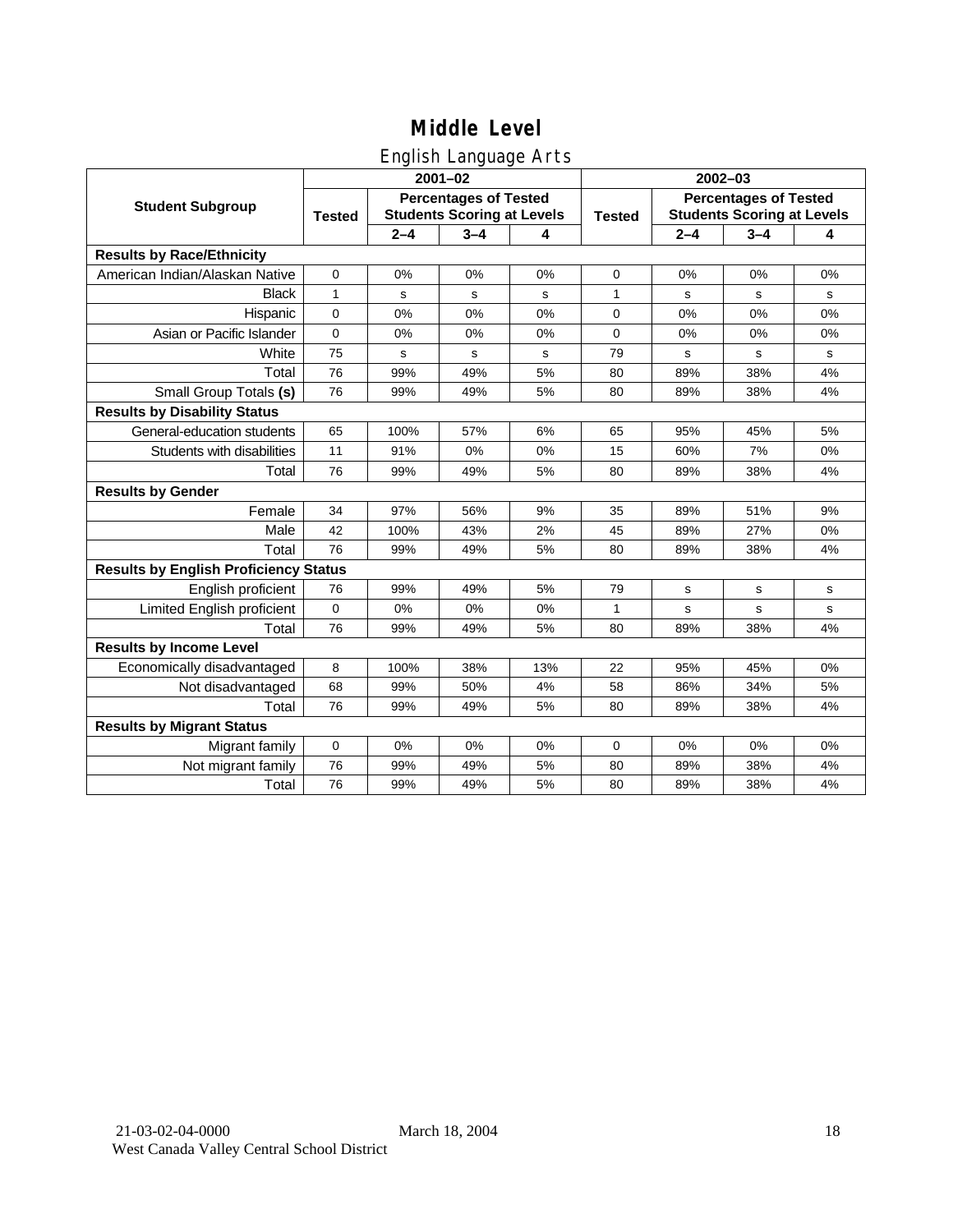### Mathematics

|                                              |               |                                                                   | $2001 - 02$ |     | $2002 - 03$   |                                                                   |             |              |
|----------------------------------------------|---------------|-------------------------------------------------------------------|-------------|-----|---------------|-------------------------------------------------------------------|-------------|--------------|
| <b>Student Subgroup</b>                      | <b>Tested</b> | <b>Percentages of Tested</b><br><b>Students Scoring at Levels</b> |             |     | <b>Tested</b> | <b>Percentages of Tested</b><br><b>Students Scoring at Levels</b> |             |              |
|                                              |               | $2 - 4$                                                           | $3 - 4$     | 4   |               | $2 - 4$                                                           | $3 - 4$     | 4            |
| <b>Results by Race/Ethnicity</b>             |               |                                                                   |             |     |               |                                                                   |             |              |
| American Indian/Alaskan Native               | $\Omega$      | 0%                                                                | 0%          | 0%  | $\Omega$      | 0%                                                                | 0%          | 0%           |
| <b>Black</b>                                 | 1             | s                                                                 | s           | s   | 1             | S                                                                 | s           | s            |
| Hispanic                                     | $\Omega$      | 0%                                                                | 0%          | 0%  | $\Omega$      | 0%                                                                | 0%          | 0%           |
| Asian or Pacific Islander                    | $\mathbf 0$   | 0%                                                                | 0%          | 0%  | 0             | 0%                                                                | 0%          | 0%           |
| White                                        | 76            | s                                                                 | $\mathbf s$ | S   | 78            | s                                                                 | $\mathbf s$ | ${\tt s}$    |
| Total                                        | 77            | 92%                                                               | 58%         | 12% | 79            | 92%                                                               | 65%         | 5%           |
| Small Group Totals (s)                       | 77            | 92%                                                               | 58%         | 12% | 79            | 92%                                                               | 65%         | 5%           |
| <b>Results by Disability Status</b>          |               |                                                                   |             |     |               |                                                                   |             |              |
| General-education students                   | 65            | 97%                                                               | 66%         | 14% | 64            | 95%                                                               | 70%         | 6%           |
| Students with disabilities                   | 12            | 67%                                                               | 17%         | 0%  | 15            | 80%                                                               | 40%         | 0%           |
| Total                                        | 77            | 92%                                                               | 58%         | 12% | 79            | 92%                                                               | 65%         | 5%           |
| <b>Results by Gender</b>                     |               |                                                                   |             |     |               |                                                                   |             |              |
| Female                                       | 34            | 94%                                                               | 56%         | 9%  | 35            | 91%                                                               | 66%         | 9%           |
| Male                                         | 43            | 91%                                                               | 60%         | 14% | 44            | 93%                                                               | 64%         | 2%           |
| Total                                        | 77            | 92%                                                               | 58%         | 12% | 79            | 92%                                                               | 65%         | 5%           |
| <b>Results by English Proficiency Status</b> |               |                                                                   |             |     |               |                                                                   |             |              |
| English proficient                           | 77            | 92%                                                               | 58%         | 12% | 78            | s                                                                 | s           | s            |
| Limited English proficient                   | 0             | 0%                                                                | 0%          | 0%  | $\mathbf{1}$  | s                                                                 | s           | $\mathsf{s}$ |
| Total                                        | 77            | 92%                                                               | 58%         | 12% | 79            | 92%                                                               | 65%         | 5%           |
| <b>Results by Income Level</b>               |               |                                                                   |             |     |               |                                                                   |             |              |
| Economically disadvantaged                   | 8             | 88%                                                               | 63%         | 0%  | 22            | 100%                                                              | 59%         | 5%           |
| Not disadvantaged                            | 69            | 93%                                                               | 58%         | 13% | 57            | 89%                                                               | 67%         | 5%           |
| Total                                        | 77            | 92%                                                               | 58%         | 12% | 79            | 92%                                                               | 65%         | 5%           |
| <b>Results by Migrant Status</b>             |               |                                                                   |             |     |               |                                                                   |             |              |
| Migrant family                               | 0             | 0%                                                                | 0%          | 0%  | 0             | 0%                                                                | 0%          | 0%           |
| Not migrant family                           | 77            | 92%                                                               | 58%         | 12% | 79            | 92%                                                               | 65%         | 5%           |
| Total                                        | 77            | 92%                                                               | 58%         | 12% | 79            | 92%                                                               | 65%         | 5%           |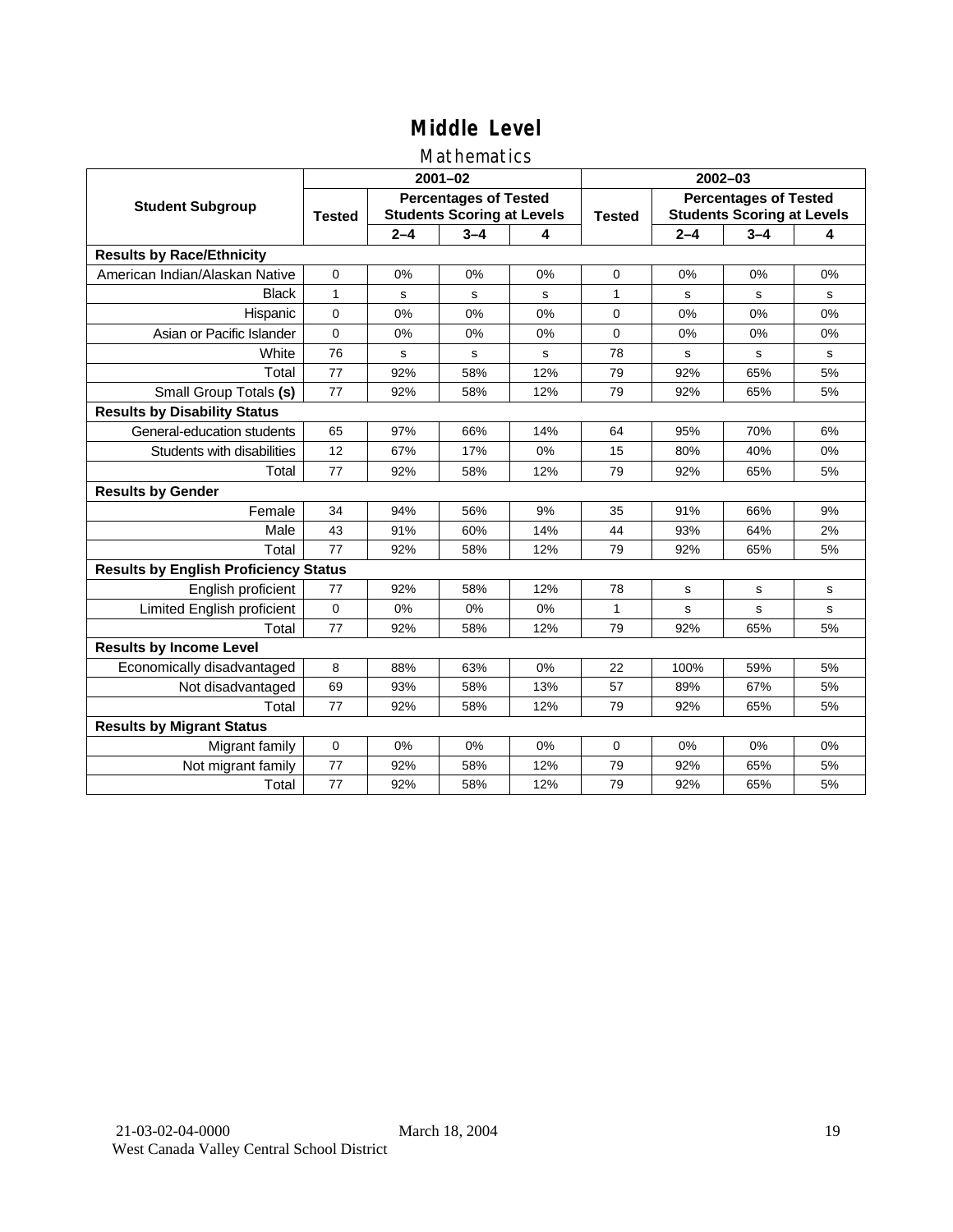### **Science**

|                                              |                 |         | $2001 - 02$                                                       |       | $2002 - 03$   |                                                                   |         |     |  |
|----------------------------------------------|-----------------|---------|-------------------------------------------------------------------|-------|---------------|-------------------------------------------------------------------|---------|-----|--|
| <b>Student Subgroup</b>                      | <b>Tested</b>   |         | <b>Percentages of Tested</b><br><b>Students Scoring at Levels</b> |       | <b>Tested</b> | <b>Percentages of Tested</b><br><b>Students Scoring at Levels</b> |         |     |  |
|                                              |                 | $2 - 4$ | $3 - 4$                                                           | 4     |               | $2 - 4$                                                           | $3 - 4$ | 4   |  |
| <b>Results by Race/Ethnicity</b>             |                 |         |                                                                   |       |               |                                                                   |         |     |  |
| American Indian/Alaskan Native               | 0               | 0%      | 0%                                                                | 0%    | $\Omega$      | 0%                                                                | 0%      | 0%  |  |
| <b>Black</b>                                 | 1               | s       | s                                                                 | s     | 1             | s                                                                 | s       | s   |  |
| Hispanic                                     | 0               | 0%      | 0%                                                                | 0%    | $\Omega$      | 0%                                                                | 0%      | 0%  |  |
| Asian or Pacific Islander                    | $\Omega$        | 0%      | 0%                                                                | 0%    | 0             | 0%                                                                | 0%      | 0%  |  |
| White                                        | 76              | s       | s                                                                 | s     | 76            | $\mathbf s$                                                       | s       | s   |  |
| Total                                        | 77              | 100%    | 99%                                                               | 43%   | 77            | 99%                                                               | 86%     | 25% |  |
| Small Group Totals (s)                       | 77              | 100%    | 99%                                                               | 43%   | 77            | 99%                                                               | 86%     | 25% |  |
| <b>Results by Disability Status</b>          |                 |         |                                                                   |       |               |                                                                   |         |     |  |
| General-education students                   | 65              | 100%    | 98%                                                               | 51%   | 62            | 100%                                                              | 92%     | 31% |  |
| Students with disabilities                   | 12              | 100%    | 100%                                                              | $0\%$ | 15            | 93%                                                               | 60%     | 0%  |  |
| Total                                        | 77              | 100%    | 99%                                                               | 43%   | 77            | 99%                                                               | 86%     | 25% |  |
| <b>Results by Gender</b>                     |                 |         |                                                                   |       |               |                                                                   |         |     |  |
| Female                                       | $\overline{34}$ | 100%    | 97%                                                               | 41%   | 34            | 97%                                                               | 82%     | 21% |  |
| Male                                         | 43              | 100%    | 100%                                                              | 44%   | 43            | 100%                                                              | 88%     | 28% |  |
| Total                                        | 77              | 100%    | 99%                                                               | 43%   | 77            | 99%                                                               | 86%     | 25% |  |
| <b>Results by English Proficiency Status</b> |                 |         |                                                                   |       |               |                                                                   |         |     |  |
| English proficient                           | $\overline{77}$ | 100%    | 99%                                                               | 43%   | 76            | s                                                                 | s       | s   |  |
| <b>Limited English proficient</b>            | 0               | $0\%$   | 0%                                                                | $0\%$ | 1             | s                                                                 | s       | s   |  |
| Total                                        | 77              | 100%    | 99%                                                               | 43%   | 77            | 99%                                                               | 86%     | 25% |  |
| <b>Results by Income Level</b>               |                 |         |                                                                   |       |               |                                                                   |         |     |  |
| Economically disadvantaged                   | 8               | 100%    | 100%                                                              | 50%   | 22            | 100%                                                              | 91%     | 27% |  |
| Not disadvantaged                            | 69              | 100%    | 99%                                                               | 42%   | 55            | 98%                                                               | 84%     | 24% |  |
| Total                                        | 77              | 100%    | 99%                                                               | 43%   | 77            | 99%                                                               | 86%     | 25% |  |
| <b>Results by Migrant Status</b>             |                 |         |                                                                   |       |               |                                                                   |         |     |  |
| Migrant family                               | 0               | 0%      | 0%                                                                | 0%    | 0             | 0%                                                                | 0%      | 0%  |  |
| Not migrant family                           | $\overline{77}$ | 100%    | 99%                                                               | 43%   | 77            | 99%                                                               | 86%     | 25% |  |
| Total                                        | 77              | 100%    | 99%                                                               | 43%   | 77            | 99%                                                               | 86%     | 25% |  |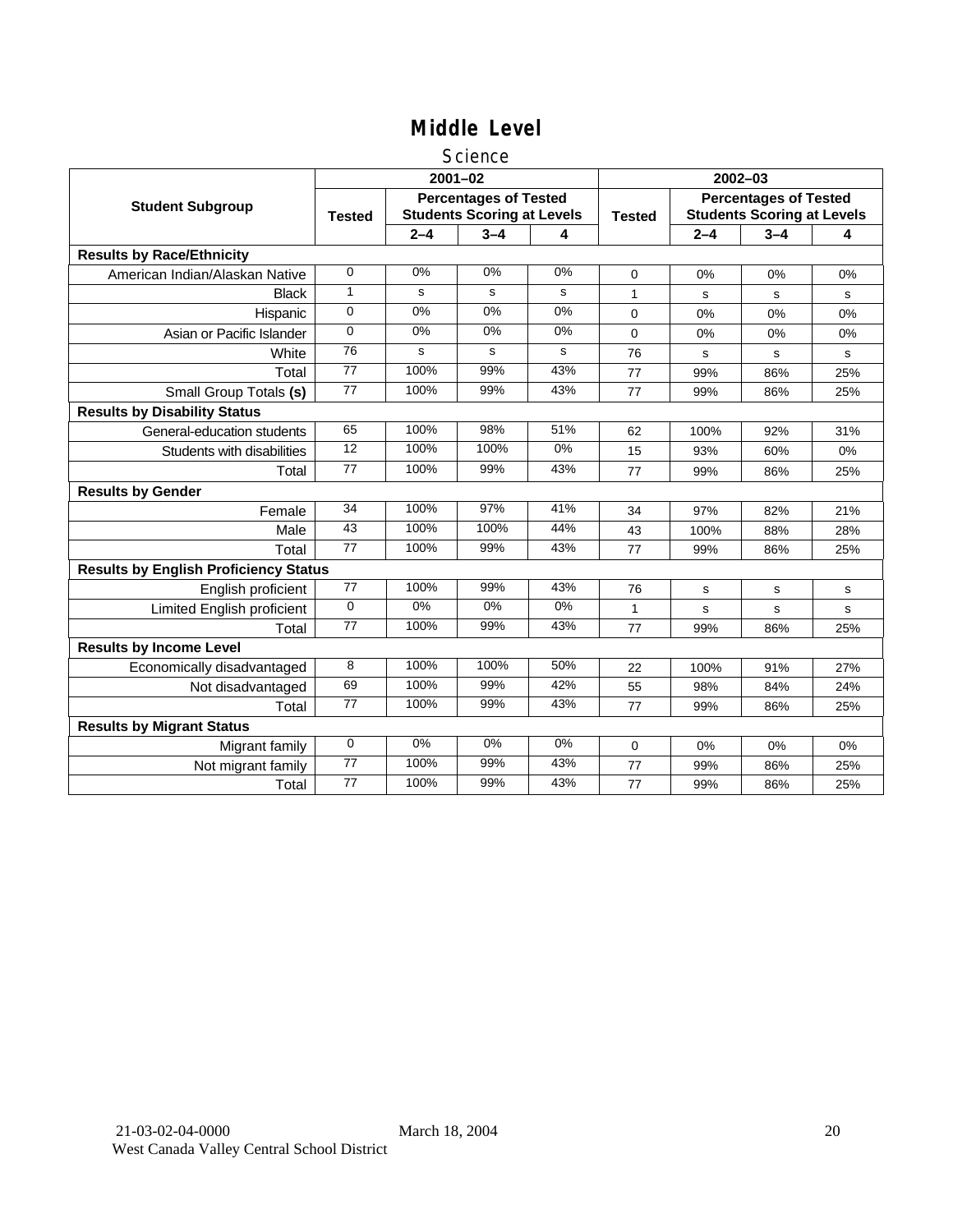### **1998 and 1999 High School Cohorts**

General-education students who first entered ninth grade in 1998 or 1999 must score 55 or higher on Regents English and mathematics examinations to graduate. During the phase-in of the Regents examination graduation requirements, all students (with district board of education approval) may qualify for a local diploma by earning a score of 55–64 on the required Regents examinations; a score of 65 or higher is required for a Regents diploma. Students with disabilities and certain students with a Section 504 Accomodation Plan may qualify for a local diploma by passing Regents competency tests. The data in these tables show the performance of the cohorts as of June 30<sup>th</sup> of the fourth year after first entering grade 9.

#### **Performance on the English Assessment Requirement for Graduation**

|                                              |                              | 1998 Cohort              |               | 1999 Cohort       |                                  |                 |                          |                |                                  |                          |
|----------------------------------------------|------------------------------|--------------------------|---------------|-------------------|----------------------------------|-----------------|--------------------------|----------------|----------------------------------|--------------------------|
|                                              |                              | <b>Count of Students</b> |               |                   | <b>Percent</b><br><b>Meeting</b> |                 | <b>Count of Students</b> |                | <b>Percent</b><br><b>Meeting</b> |                          |
|                                              | <b>Students</b><br>in Cohort | by Score                 |               |                   |                                  | <b>Students</b> | by Score                 |                |                                  |                          |
| <b>Student Subgroup</b>                      |                              | <b>Regents</b>           |               | Pass-             | Gradu-                           | in              | <b>Regents</b>           |                | Pass-                            | Gradua-                  |
|                                              |                              | $55 -$<br>64             | $65 -$<br>100 | ed<br><b>RCTs</b> | ation<br>Require-<br>ment        | <b>Cohort</b>   | $55 -$<br>64             | $65 -$<br>100  | ed<br><b>RCTs</b>                | tion<br>Require-<br>ment |
| <b>Results by Race/Ethnicity</b>             |                              |                          |               |                   |                                  |                 |                          |                |                                  |                          |
| American Indian/Alaskan Native               | $\mathbf 0$                  | $\mathbf 0$              | 0             | 0                 | 0%                               | 0               | 0                        | 0              | 0                                | 0%                       |
| Black                                        | 0                            | $\mathbf 0$              | 0             | 0                 | 0%                               | 0               | 0                        | 0              | 0                                | 0%                       |
| Hispanic                                     | 0                            | $\mathbf 0$              | $\Omega$      | $\overline{0}$    | 0%                               | 0               | $\mathbf 0$              | $\overline{0}$ | 0                                | 0%                       |
| Asian or Pacific Islander                    | 0                            | $\mathbf 0$              | $\mathbf 0$   | 0                 | 0%                               | $\mathbf 0$     | $\mathbf 0$              | 0              | 0                                | 0%                       |
| White                                        | 78                           | 3                        | 70            | $\overline{0}$    | 94%                              | 67              | 11                       | 49             | $\overline{0}$                   | 90%                      |
| Total                                        | 78                           | 3                        | 70            | 0                 | 94%                              | 67              | 11                       | 49             | 0                                | 90%                      |
| <b>Small Group Totals (s)</b>                | $\mathbf 0$                  | $\overline{0}$           | $\mathbf 0$   | $\overline{0}$    | 0%                               | 0               | $\mathbf 0$              | $\Omega$       | $\Omega$                         | 0%                       |
| <b>Results by Disability Status</b>          |                              |                          |               |                   |                                  |                 |                          |                |                                  |                          |
| General-education students                   | 75                           | $\mathbf s$              | s             | s                 | s                                | 58              | 9                        | 46             | 0                                | 95%                      |
| Students with disabilities                   | 3                            | s                        | s             | s                 | s                                | 9               | $\overline{2}$           | 3              | $\Omega$                         | 56%                      |
| Total                                        | 78                           | 3                        | 70            | 0                 | 94%                              | 67              | 11                       | 49             | 0                                | 90%                      |
| <b>Results by Gender</b>                     |                              |                          |               |                   |                                  |                 |                          |                |                                  |                          |
| Female                                       | 37                           | $\mathbf 0$              | 35            | 0                 | 95%                              | 35              | $\overline{7}$           | 24             | 0                                | 89%                      |
| Male                                         | 41                           | 3                        | 35            | 0                 | 93%                              | 32              | 4                        | 25             | 0                                | 91%                      |
| Total                                        | 78                           | 3                        | 70            | 0                 | 94%                              | 67              | 11                       | 49             | 0                                | 90%                      |
| <b>Results by English Proficiency Status</b> |                              |                          |               |                   |                                  |                 |                          |                |                                  |                          |
| English proficient                           | 78                           | 3                        | 70            | 0                 | 94%                              | 67              | 11                       | 49             | 0                                | 90%                      |
| Limited English proficient                   | $\mathbf 0$                  | $\mathbf 0$              | $\mathbf 0$   | 0                 | 0%                               | 0               | $\mathbf 0$              | 0              | 0                                | 0%                       |
| Total                                        | 78                           | 3                        | 70            | 0                 | 94%                              | 67              | 11                       | 49             | 0                                | 90%                      |
| <b>Results by Income Level</b>               |                              |                          |               |                   |                                  |                 |                          |                |                                  |                          |
| Economically disadvantaged                   | 15                           | $\mathbf 0$              | 13            | $\mathbf 0$       | 87%                              | 19              | 3                        | 12             | 0                                | 79%                      |
| Not disadvantaged                            | 63                           | 3                        | 57            | 0                 | 95%                              | 48              | 8                        | 37             | 0                                | 94%                      |
| Total                                        | 78                           | 3                        | 70            | 0                 | 94%                              | 67              | 11                       | 49             | $\Omega$                         | 90%                      |
| <b>Results by Migrant Status</b>             |                              |                          |               |                   |                                  |                 |                          |                |                                  |                          |
| Migrant family                               | 0                            | $\mathbf 0$              | $\mathbf 0$   | $\mathbf 0$       | 0%                               | 0               | $\mathbf 0$              | 0              | 0                                | 0%                       |
| Not migrant family                           | 78                           | 3                        | 70            | 0                 | 94%                              | 67              | 11                       | 49             | 0                                | 90%                      |
| Total                                        | 78                           | 3                        | 70            | $\mathbf 0$       | 94%                              | 67              | 11                       | 49             | $\Omega$                         | 90%                      |

### **after Four Years of High School**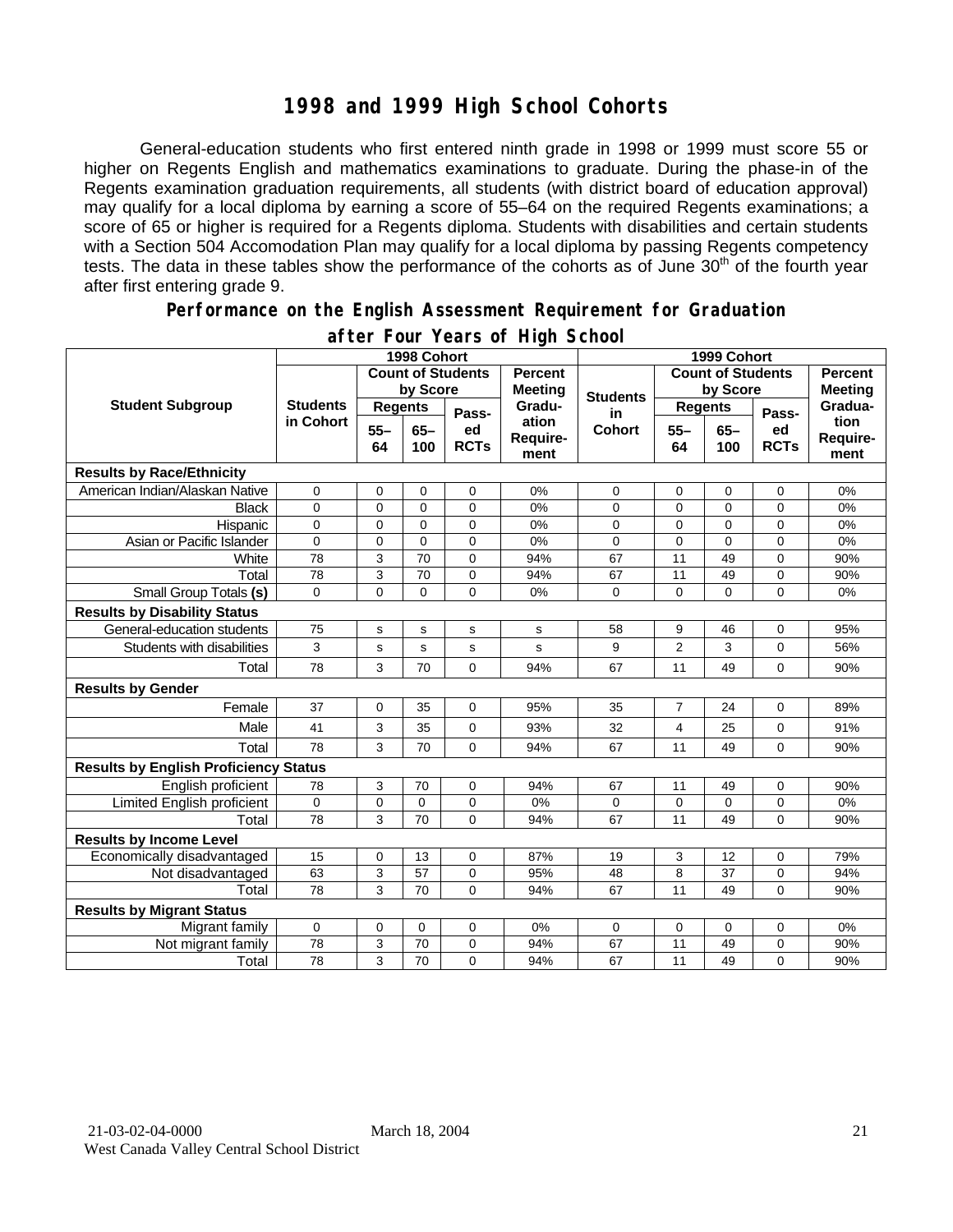### **Performance on the Mathematics Assessment Requirement for Graduation after Four Years of High School**

|                                              | $2.501 + 0.01$<br>1998 Cohort | $1041301 \cdot 10911001$<br>1999 Cohort |               |                   |                           |                          |                |                |                   |                          |
|----------------------------------------------|-------------------------------|-----------------------------------------|---------------|-------------------|---------------------------|--------------------------|----------------|----------------|-------------------|--------------------------|
|                                              | <b>Count of Students</b>      |                                         |               | <b>Percent</b>    |                           | <b>Count of Students</b> |                |                | <b>Percent</b>    |                          |
|                                              | <b>Students</b>               | by Score                                |               |                   | <b>Meeting</b>            | <b>Students</b>          | by Score       |                | <b>Meeting</b>    |                          |
| <b>Student Subgroup</b>                      | in<br><b>Cohort</b>           | <b>Regents</b>                          |               | Pass-             | Gradu-                    | in                       | <b>Regents</b> |                | Pass-             | Gradua-                  |
|                                              |                               | $55 -$<br>64                            | $65 -$<br>100 | ed<br><b>RCTs</b> | ation<br>Require-<br>ment | <b>Cohort</b>            | $55 -$<br>64   | $65-$<br>100   | ed<br><b>RCTs</b> | tion<br>Require-<br>ment |
| <b>Results by Race/Ethnicity</b>             |                               |                                         |               |                   |                           |                          |                |                |                   |                          |
| American Indian/Alaskan Native               | $\mathbf 0$                   | $\mathbf 0$                             | $\mathbf 0$   | $\mathbf 0$       | 0%                        | $\mathbf 0$              | $\mathbf 0$    | $\mathbf 0$    | 0                 | 0%                       |
| <b>Black</b>                                 | $\mathbf 0$                   | $\mathbf 0$                             | $\mathbf 0$   | $\mathbf 0$       | 0%                        | 0                        | $\mathbf 0$    | $\mathbf 0$    | 0                 | 0%                       |
| Hispanic                                     | 0                             | $\mathbf 0$                             | $\Omega$      | $\mathbf 0$       | 0%                        | $\mathbf 0$              | $\Omega$       | $\mathbf 0$    | 0                 | 0%                       |
| Asian or Pacific Islander                    | 0                             | $\mathbf 0$                             | $\mathbf 0$   | 0                 | 0%                        | $\mathbf 0$              | $\mathbf 0$    | 0              | 0                 | 0%                       |
| White                                        | 78                            | 5                                       | 69            | 0                 | 95%                       | 67                       | $\overline{2}$ | 58             | $\overline{2}$    | 93%                      |
| Total                                        | 78                            | 5                                       | 69            | 0                 | 95%                       | 67                       | 2              | 58             | $\mathbf{2}$      | 93%                      |
| Small Group Totals (s)                       | $\Omega$                      | $\Omega$                                | $\Omega$      | $\Omega$          | 0%                        | $\Omega$                 | $\Omega$       | $\Omega$       | $\Omega$          | 0%                       |
| <b>Results by Disability Status</b>          |                               |                                         |               |                   |                           |                          |                |                |                   |                          |
| General-education students                   | 75                            | s                                       | s             | $\mathbf s$       | s                         | 58                       | 0              | 56             | 0                 | 97%                      |
| Students with disabilities                   | 3                             | s                                       | s             | s                 | s                         | 9                        | $\overline{2}$ | $\overline{2}$ | 2                 | 67%                      |
| Total                                        | 78                            | 5                                       | 69            | $\Omega$          | 95%                       | 67                       | $\overline{2}$ | 58             | $\overline{2}$    | 93%                      |
| <b>Results by Gender</b>                     |                               |                                         |               |                   |                           |                          |                |                |                   |                          |
| Female                                       | 37                            | 4                                       | 32            | 0                 | 97%                       | 35                       | 1              | 31             | 1                 | 94%                      |
| Male                                         | 41                            | 1                                       | 37            | 0                 | 93%                       | 32                       | 1              | 27             | 1                 | 91%                      |
| Total                                        | 78                            | 5                                       | 69            | $\Omega$          | 95%                       | 67                       | 2              | 58             | $\overline{2}$    | 93%                      |
| <b>Results by English Proficiency Status</b> |                               |                                         |               |                   |                           |                          |                |                |                   |                          |
| English proficient                           | 78                            | 5                                       | 69            | 0                 | 95%                       | 67                       | 2              | 58             | 2                 | 93%                      |
| Limited English proficient                   | 0                             | $\mathbf 0$                             | 0             | 0                 | 0%                        | 0                        | $\mathbf 0$    | $\mathbf 0$    | 0                 | 0%                       |
| Total                                        | 78                            | 5                                       | 69            | $\Omega$          | 95%                       | 67                       | $\overline{2}$ | 58             | $\overline{2}$    | 93%                      |
| <b>Results by Income Level</b>               |                               |                                         |               |                   |                           |                          |                |                |                   |                          |
| Economically disadvantaged                   | 15                            | $\mathbf 0$                             | 13            | $\mathbf 0$       | 87%                       | 19                       | $\mathbf{1}$   | 13             | $\overline{2}$    | 84%                      |
| Not disadvantaged                            | 63                            | 5                                       | 56            | 0                 | 97%                       | 48                       | $\mathbf{1}$   | 45             | 0                 | 96%                      |
| Total                                        | 78                            | 5                                       | 69            | $\Omega$          | 95%                       | 67                       | $\overline{2}$ | 58             | $\overline{2}$    | 93%                      |
| <b>Results by Migrant Status</b>             |                               |                                         |               |                   |                           |                          |                |                |                   |                          |
| Migrant family                               | $\mathsf{O}\xspace$           | 0                                       | 0             | 0                 | 0%                        | 0                        | 0              | 0              | 0                 | 0%                       |
| Not migrant family                           | 78                            | 5                                       | 69            | 0                 | 95%                       | 67                       | 2              | 58             | $\mathbf{2}$      | 93%                      |
| Total                                        | 78                            | 5                                       | 69            | 0                 | 95%                       | 67                       | $\overline{c}$ | 58             | $\overline{2}$    | 93%                      |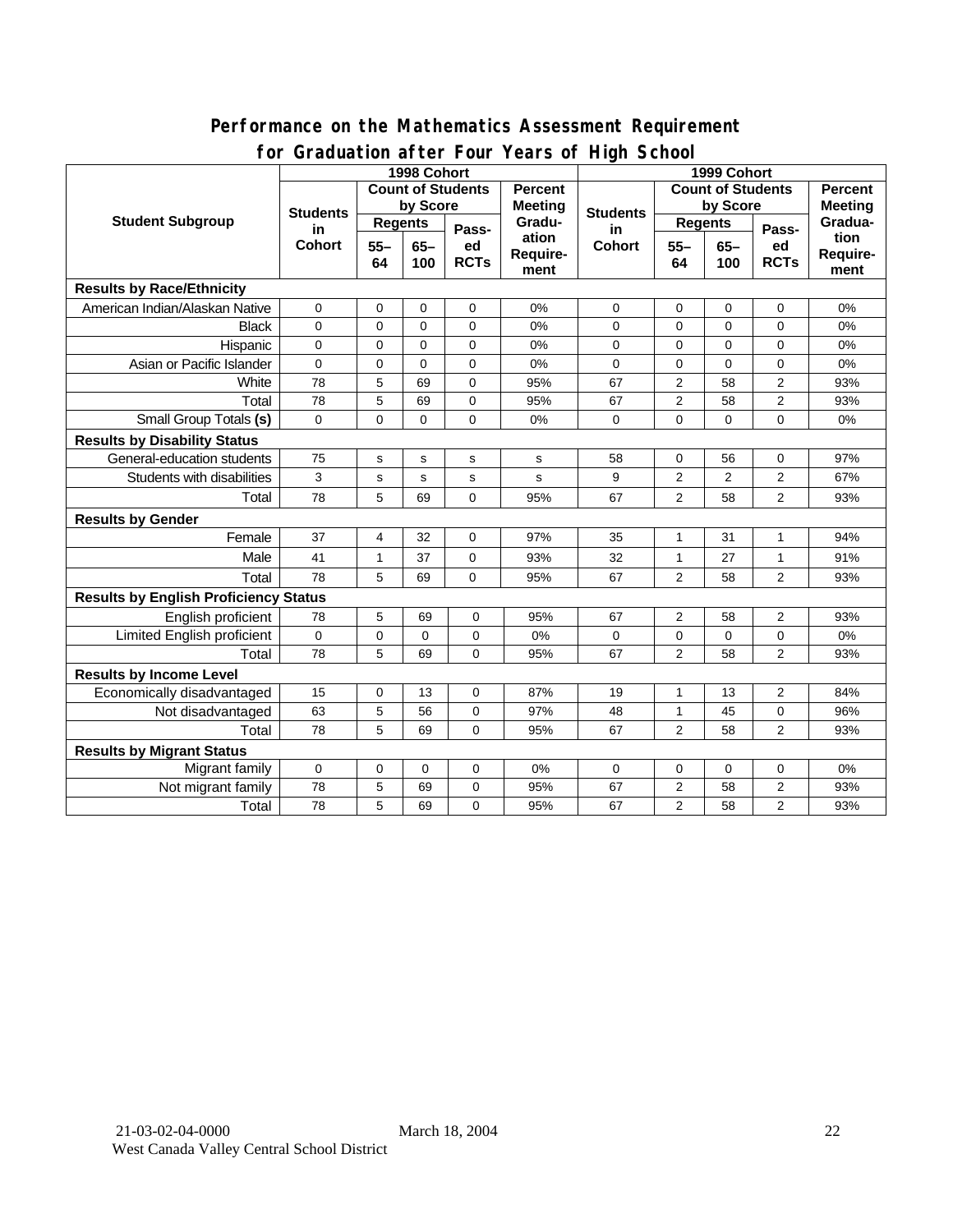### **Cohort Graduation Rates**

Students were counted as graduates in the first two columns of this table if they earned a local diploma with or without a Regents endorsement by June 30<sup>th</sup> of the fourth year after first entering grade 9 and in the second two columns if they earned a local diploma with or without a Regents endorsement by August 31<sup>st</sup> of the fourth year after first entering grade 9. The graduation-rate cohort includes students who transferred to general education development (GED) programs. These students were not counted in the 1998 district accountability cohort for English and mathematics.

|                                              |                                  | 1998 Cohort as of  | 1998 Cohort as of                       |                           |  |  |  |  |
|----------------------------------------------|----------------------------------|--------------------|-----------------------------------------|---------------------------|--|--|--|--|
|                                              |                                  | June 30, 2002      |                                         | <b>August 31, 2002</b>    |  |  |  |  |
| <b>Student Subgroup</b>                      | Graduation<br><b>Rate Cohort</b> | Graduation<br>Rate | <b>Graduation</b><br><b>Rate Cohort</b> | <b>Graduation</b><br>Rate |  |  |  |  |
| <b>Results by Race/Ethnicity</b>             |                                  |                    |                                         |                           |  |  |  |  |
| American Indian/Alaskan Native               | $\mathbf 0$                      | 0%                 | 0                                       | 0%                        |  |  |  |  |
| <b>Black</b>                                 | $\mathbf 0$                      | 0%                 | $\mathbf 0$                             | 0%                        |  |  |  |  |
| Hispanic                                     | 0                                | 0%                 | $\Omega$                                | $0\%$                     |  |  |  |  |
| Asian or Pacific Islander                    | 0                                | $0\%$              | 0                                       | $0\%$                     |  |  |  |  |
| White                                        | 78                               | 95%                | 78                                      | 95%                       |  |  |  |  |
| Total                                        | 78                               | 95%                | 78                                      | 95%                       |  |  |  |  |
| Small Group Totals (s)                       | $\mathbf 0$                      | 0%                 | $\mathbf 0$                             | 0%                        |  |  |  |  |
| <b>Results by Disability Status</b>          |                                  |                    |                                         |                           |  |  |  |  |
| General-education students                   | 75                               | s                  | 75                                      | s                         |  |  |  |  |
| Students with disabilities                   | 3                                | S                  | 3                                       | S                         |  |  |  |  |
| Total                                        | 78                               | 95%                | 78                                      | 95%                       |  |  |  |  |
| <b>Results by Gender</b>                     |                                  |                    |                                         |                           |  |  |  |  |
| Female                                       | 37                               | 97%                | 37                                      | 97%                       |  |  |  |  |
| Male                                         | 41                               | 93%                | 41                                      | 93%                       |  |  |  |  |
| Total                                        | 78                               | 95%                | 78                                      | 95%                       |  |  |  |  |
| <b>Results by English Proficiency Status</b> |                                  |                    |                                         |                           |  |  |  |  |
| English proficient                           | 78                               | 95%                | 78                                      | 95%                       |  |  |  |  |
| <b>Limited English proficient</b>            | 0                                | 0%                 | 0                                       | 0%                        |  |  |  |  |
| Total                                        | 78                               | 95%                | 78                                      | 95%                       |  |  |  |  |
| <b>Results by Income Level</b>               |                                  |                    |                                         |                           |  |  |  |  |
| Economically disadvantaged                   | 15                               | 87%                | 15                                      | 87%                       |  |  |  |  |
| Not disadvantaged                            | 63                               | 97%                | 63                                      | 97%                       |  |  |  |  |
| Total                                        | 78                               | 95%                | 78                                      | 95%                       |  |  |  |  |
| <b>Results by Migrant Status</b>             |                                  |                    |                                         |                           |  |  |  |  |
| Migrant family                               | $\mathbf 0$                      | $0\%$              | 0                                       | 0%                        |  |  |  |  |
| Not migrant family                           | 78                               | 95%                | 78                                      | 95%                       |  |  |  |  |
| Total                                        | 78                               | 95%                | 78                                      | 95%                       |  |  |  |  |